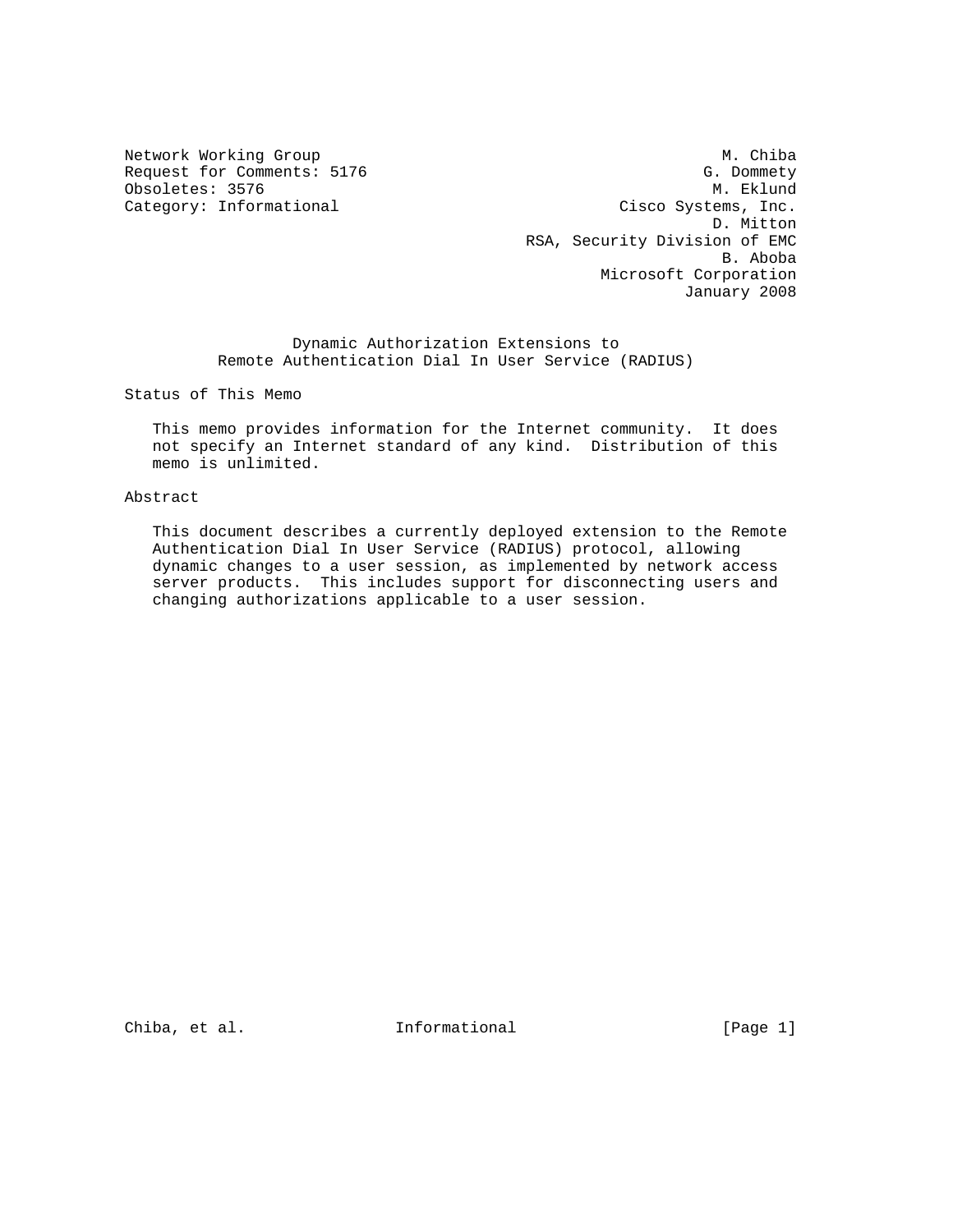# Table of Contents

|                | 2.2. Change-of-Authorization (CoA) Messages 5 |
|----------------|-----------------------------------------------|
|                |                                               |
| $\mathcal{R}$  |                                               |
|                |                                               |
|                |                                               |
|                |                                               |
|                |                                               |
|                |                                               |
|                |                                               |
| $\overline{4}$ |                                               |
| $5 -$          |                                               |
|                |                                               |
|                |                                               |
|                |                                               |
|                |                                               |
|                |                                               |
|                |                                               |
|                |                                               |
|                |                                               |
| 9              |                                               |
|                |                                               |
|                |                                               |

### 1. Introduction

 The RADIUS protocol, defined in [RFC2865], does not support unsolicited messages sent from the RADIUS server to the Network Access Server (NAS).

 However, there are many instances in which it is desirable for changes to be made to session characteristics, without requiring the NAS to initiate the exchange. For example, it may be desirable for administrators to be able to terminate user session(s) in progress. Alternatively, if the user changes authorization level, this may require that authorization attributes be added/deleted from user session(s).

 To overcome these limitations, several vendors have implemented additional RADIUS commands in order to enable unsolicited messages to be sent to the NAS. These extended commands provide support for Disconnect and Change-of-Authorization (CoA) packets. Disconnect

Chiba, et al. 1nformational 1999 [Page 2]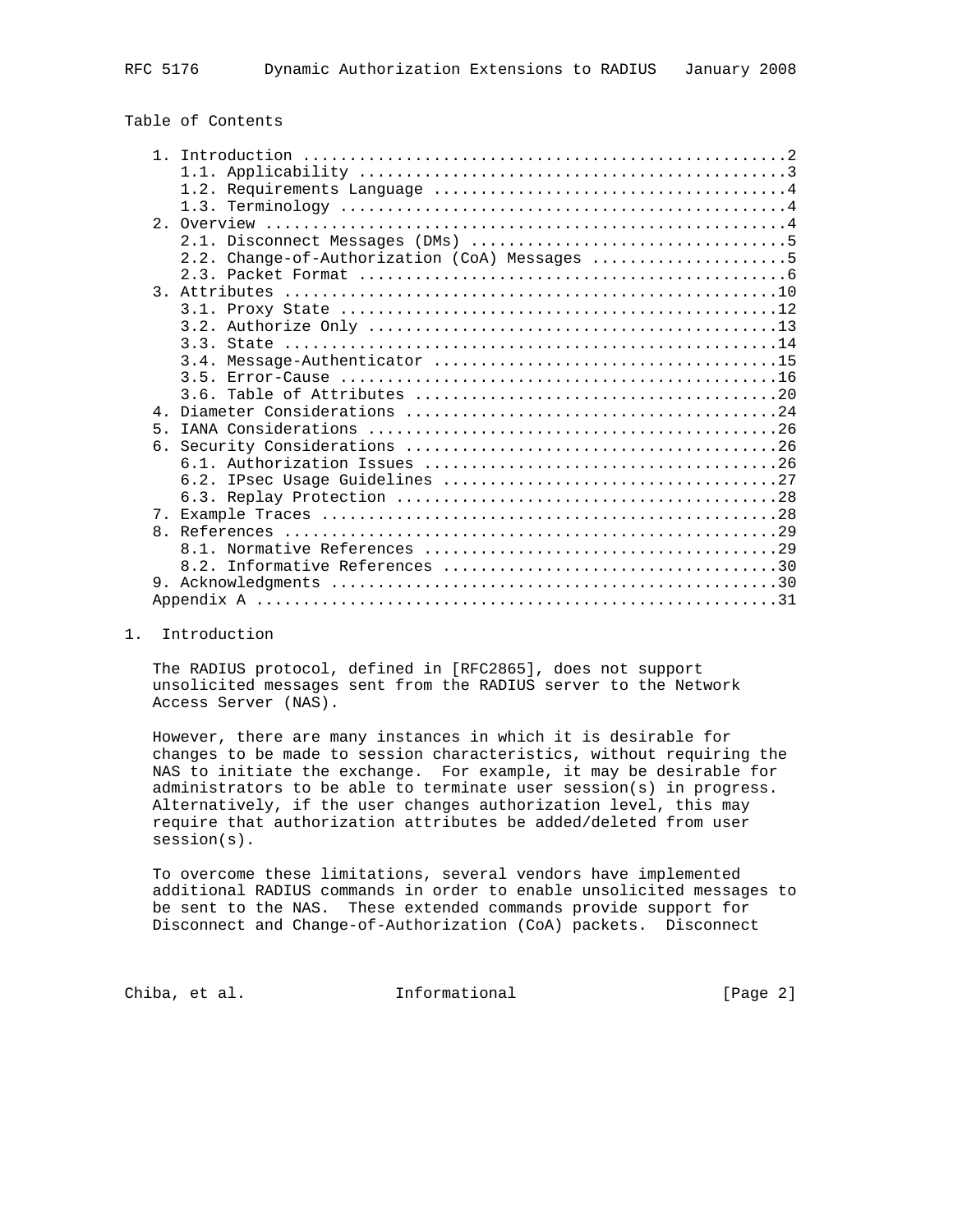packets cause user session(s) to be terminated immediately, whereas CoA packets modify session authorization attributes such as data filters.

### 1.1. Applicability

 This protocol is being recommended for publication as an Informational RFC rather than as a standards-track RFC because of problems that cannot be fixed without creating incompatibilities with deployed implementations. This includes security vulnerabilities, as well as semantic ambiguities resulting from the design of the Change-of-Authorization (CoA) commands. While fixes are recommended, they cannot be made mandatory since this would be incompatible with existing implementations.

 Existing implementations of this protocol do not support authorization checks, so that an ISP sharing a NAS with another ISP could disconnect or change authorizations for another ISP's users. In order to remedy this problem, a "Reverse Path Forwarding" check is described; see Section 6.1 for details.

 Existing implementations utilize per-packet authentication and integrity protection algorithms with known weaknesses [MD5Attack]. To provide stronger per-packet authentication and integrity protection, the use of IPsec is recommended. See Section 6.2 for details.

 Existing implementations lack replay protection. In order to support replay detection, it is recommended that an Event-Timestamp Attribute be added to all packets in situations where IPsec replay protection is not employed. See Section 6.3 for details.

 The approach taken with CoA commands in existing implementations results in a semantic ambiguity. Existing implementations of the CoA-Request identify the affected session, as well as supply the authorization changes. Since RADIUS Attributes included within existing implementations of the CoA-Request can be used for session identification or authorization change, it may not be clear which function a given attribute is serving.

 The problem does not exist within the Diameter protocol [RFC3588], in which server-initiated authorization change is initiated using a Re-Auth-Request (RAR) command identifying the session via User-Name and Session-Id Attribute Value Pairs (AVPs) and containing a Re-Auth-Request-Type AVP with value "AUTHORIZE\_ONLY". This results in initiation of a standard Request/Response sequence where authorization changes are supplied. As a result, in no command can Diameter AVPs have multiple potential meanings.

Chiba, et al. 1nformational 1999 [Page 3]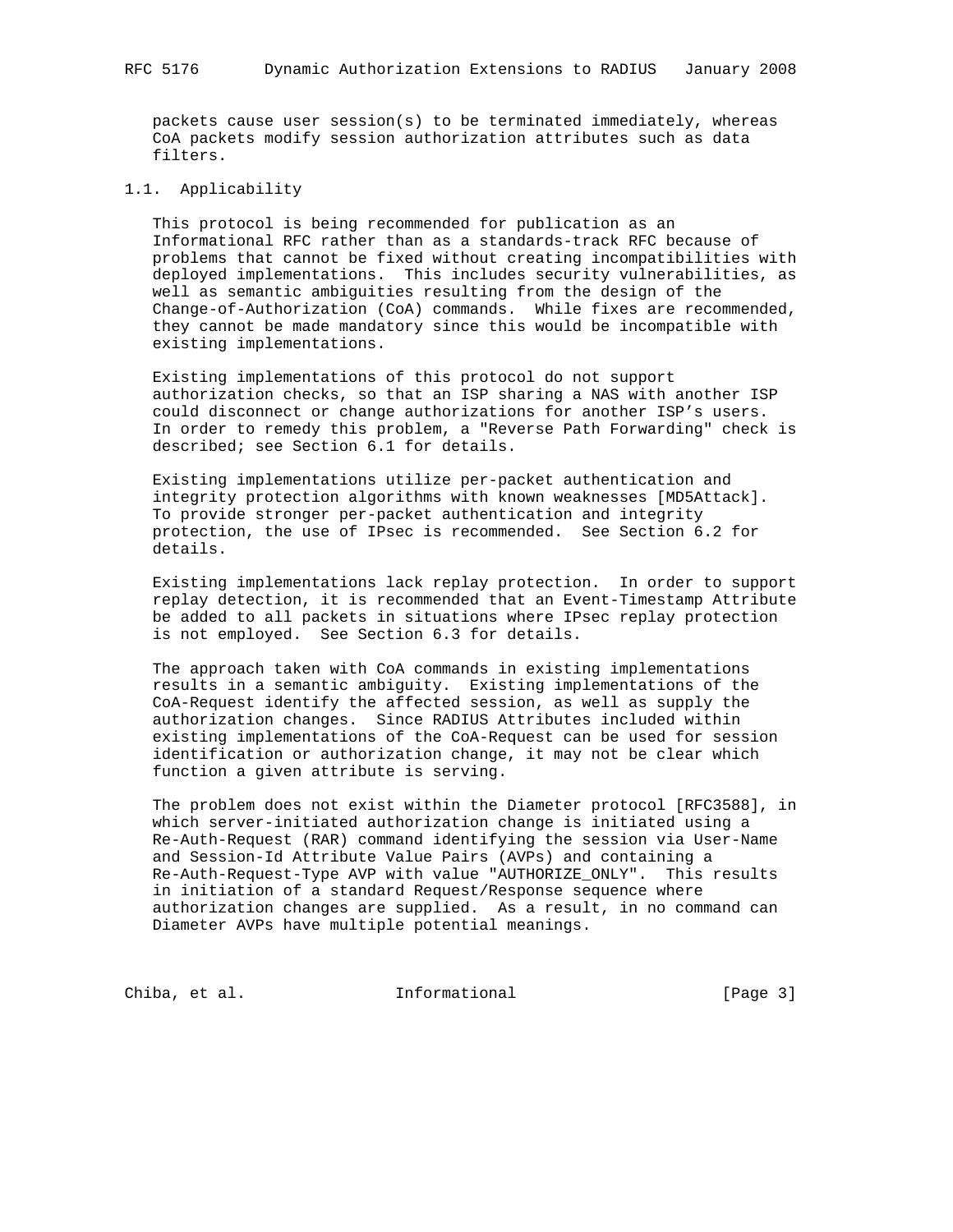#### 1.2. Requirements Language

 The key words "MUST", "MUST NOT", "REQUIRED", "SHALL", "SHALL NOT", "SHOULD", "SHOULD NOT", "RECOMMENDED", "MAY", and "OPTIONAL" in this document are to be interpreted as described in [RFC2119].

### 1.3. Terminology

This document frequently uses the following terms:

 Dynamic Authorization Client (DAC) The entity originating Change of Authorization (CoA) Requests or Disconnect-Requests. While it is possible that the DAC is co-resident with a RADIUS authentication or accounting server, this need not necessarily be the case.

 Dynamic Authorization Server (DAS) The entity receiving CoA-Request or Disconnect-Request packets. The DAS may be a NAS or a RADIUS proxy.

 Network Access Server (NAS) The device providing access to the network.

#### service

 The NAS provides a service to the user, such as IEEE 802 or Point-to-Point Protocol (PPP).

session

 Each service provided by the NAS to a user constitutes a session, with the beginning of the session defined as the point where service is first provided and the end of the session defined as the point where service is ended. A user may have multiple sessions in parallel or series if the NAS supports that.

silently discard

 This means the implementation discards the packet without further processing. The implementation SHOULD provide the capability of logging the error, including the contents of the silently discarded packet, and SHOULD record the event in a statistics counter.

### 2. Overview

 This section describes the most commonly implemented features of Disconnect and Change-of-Authorization (CoA) packets.

Chiba, et al. **Informational** (Page 4)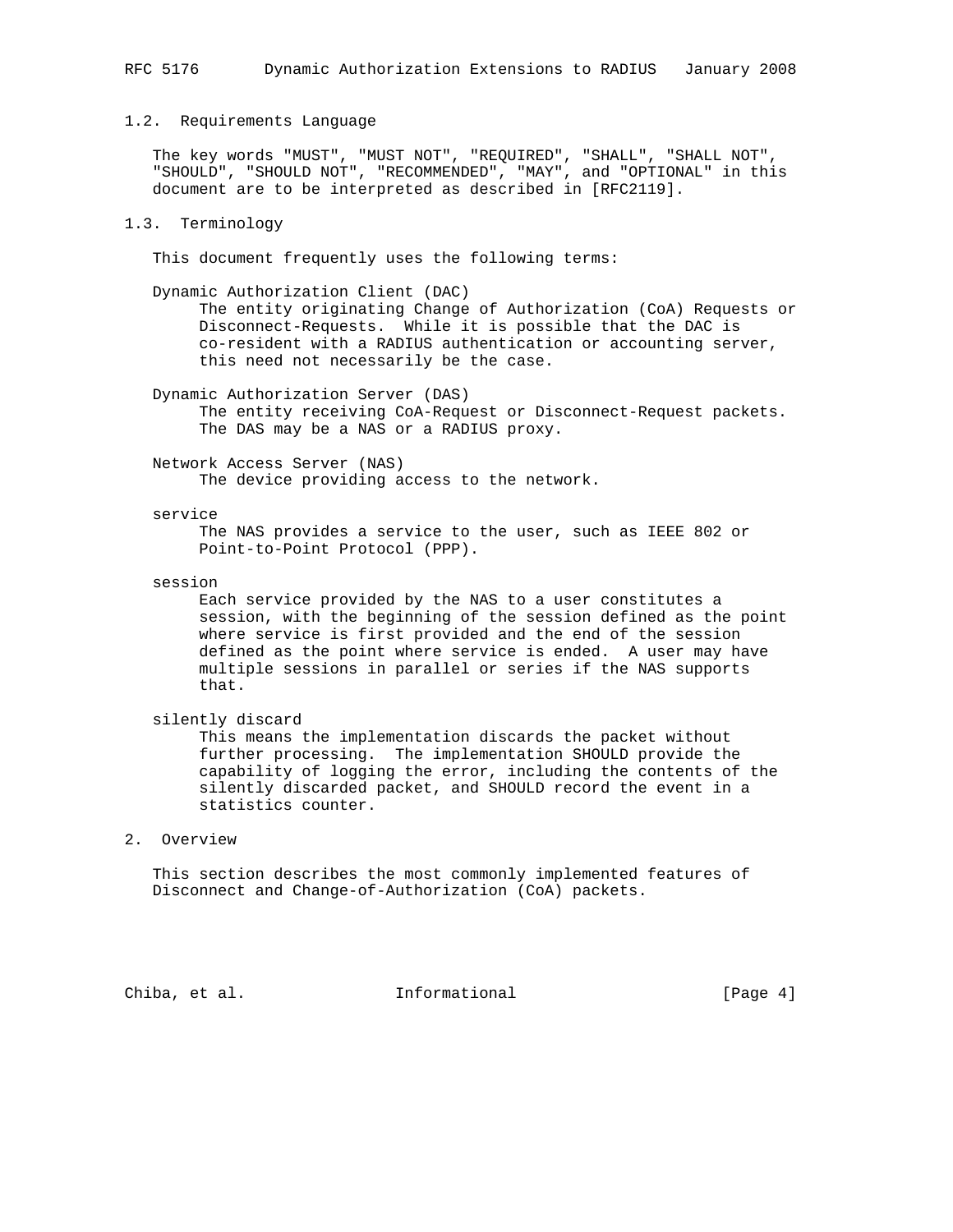### RFC 5176 Dynamic Authorization Extensions to RADIUS January 2008

#### 2.1. Disconnect Messages (DMs)

 A Disconnect-Request packet is sent by the Dynamic Authorization Client in order to terminate user session(s) on a NAS and discard all associated session context. The Disconnect-Request packet is sent to UDP port 3799, and identifies the NAS as well as the user session(s) to be terminated by inclusion of the identification attributes described in Section 3.

|     | Disconnect-Request |            |
|-----|--------------------|------------|
|     |                    |            |
| NAS |                    | <b>DAC</b> |
|     | Disconnect-ACK/NAK |            |
|     |                    |            |
|     |                    |            |

 The NAS responds to a Disconnect-Request packet sent by a Dynamic Authorization Client with a Disconnect-ACK if all associated session context is discarded and the user session(s) are no longer connected, or a Disconnect-NAK, if the NAS was unable to disconnect one or more sessions and discard all associated session context. A Disconnect- ACK MAY contain the Acct-Terminate-Cause (49) Attribute [RFC2866] with the value set to 6 for Admin-Reset.

### 2.2. Change-of-Authorization (CoA) Messages

 CoA-Request packets contain information for dynamically changing session authorizations. Typically, this is used to change data filters. The data filters can be of either the ingress or egress kind, and are sent in addition to the identification attributes as described in Section 3. The port used and packet format (described in Section 2.3) are the same as those for Disconnect-Request packets.

The following attributes MAY be sent in a CoA-Request:

- Filter-ID (11) Indicates the name of a data filter list to be applied for the session(s) that the identification attributes map to.
- NAS-Filter-Rule (92) Provides a filter list to be applied for the session(s) that the identification attributes map to [RFC4849].

Chiba, et al. **Informational** [Page 5]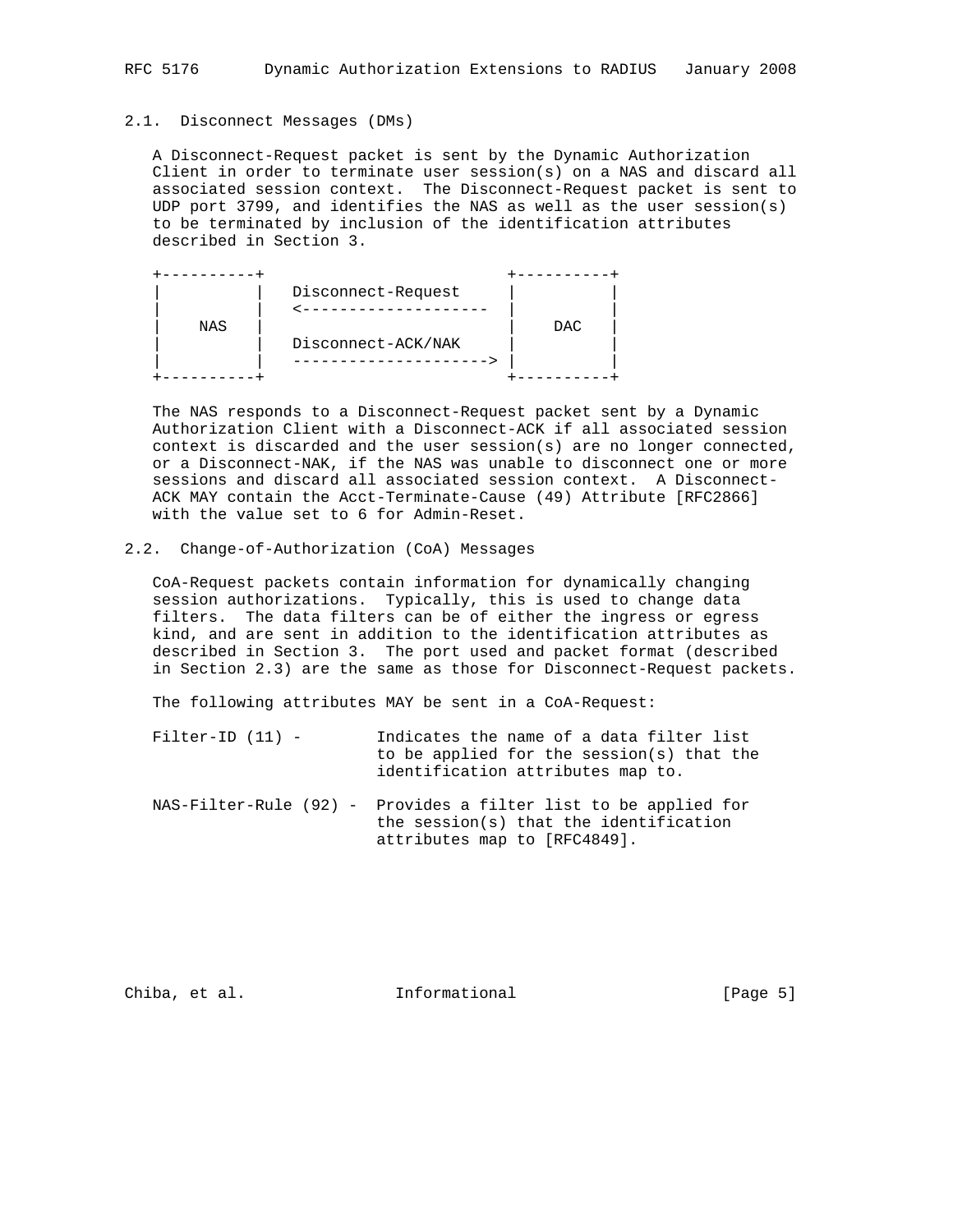The NAS responds to a CoA-Request sent by a Dynamic Authorization Client with a CoA-ACK if the NAS is able to successfully change the authorizations for the user  $sension(s)$ , or a CoA-NAK if the CoA- Request is unsuccessful. A NAS MUST respond to a CoA-Request including a Service-Type Attribute with an unsupported value with a CoA-NAK; an Error-Cause Attribute with value "Unsupported Service" SHOULD be included.

# 2.3. Packet Format

 For either Disconnect-Request or CoA-Request packets UDP port 3799 is used as the destination port. For responses, the source and destination ports are reversed. Exactly one RADIUS packet is encapsulated in the UDP Data field.

 A summary of the data format is shown below. The fields are transmitted from left to right.

 The packet format consists of the following fields: Code, Identifier, Length, Authenticator, and Attributes in Type-Length-Value (TLV) format. All fields hold the same meaning as those described in RADIUS [RFC2865]. The Authenticator field MUST be calculated in the same way as is specified for an Accounting-Request in [RFC2866].

0  $1$  2 3 0 1 2 3 4 5 6 7 8 9 0 1 2 3 4 5 6 7 8 9 0 1 2 3 4 5 6 7 8 9 0 1 +-+-+-+-+-+-+-+-+-+-+-+-+-+-+-+-+-+-+-+-+-+-+-+-+-+-+-+-+-+-+-+-+ | Code | Identifier | Length | +-+-+-+-+-+-+-+-+-+-+-+-+-+-+-+-+-+-+-+-+-+-+-+-+-+-+-+-+-+-+-+-+ | | Authenticator | | | | +-+-+-+-+-+-+-+-+-+-+-+-+-+-+-+-+-+-+-+-+-+-+-+-+-+-+-+-+-+-+-+-+ | Attributes ... +-+-+-+-+-+-+-+-+-+-+-+-+-

Chiba, et al. 1nformational 1999 [Page 6]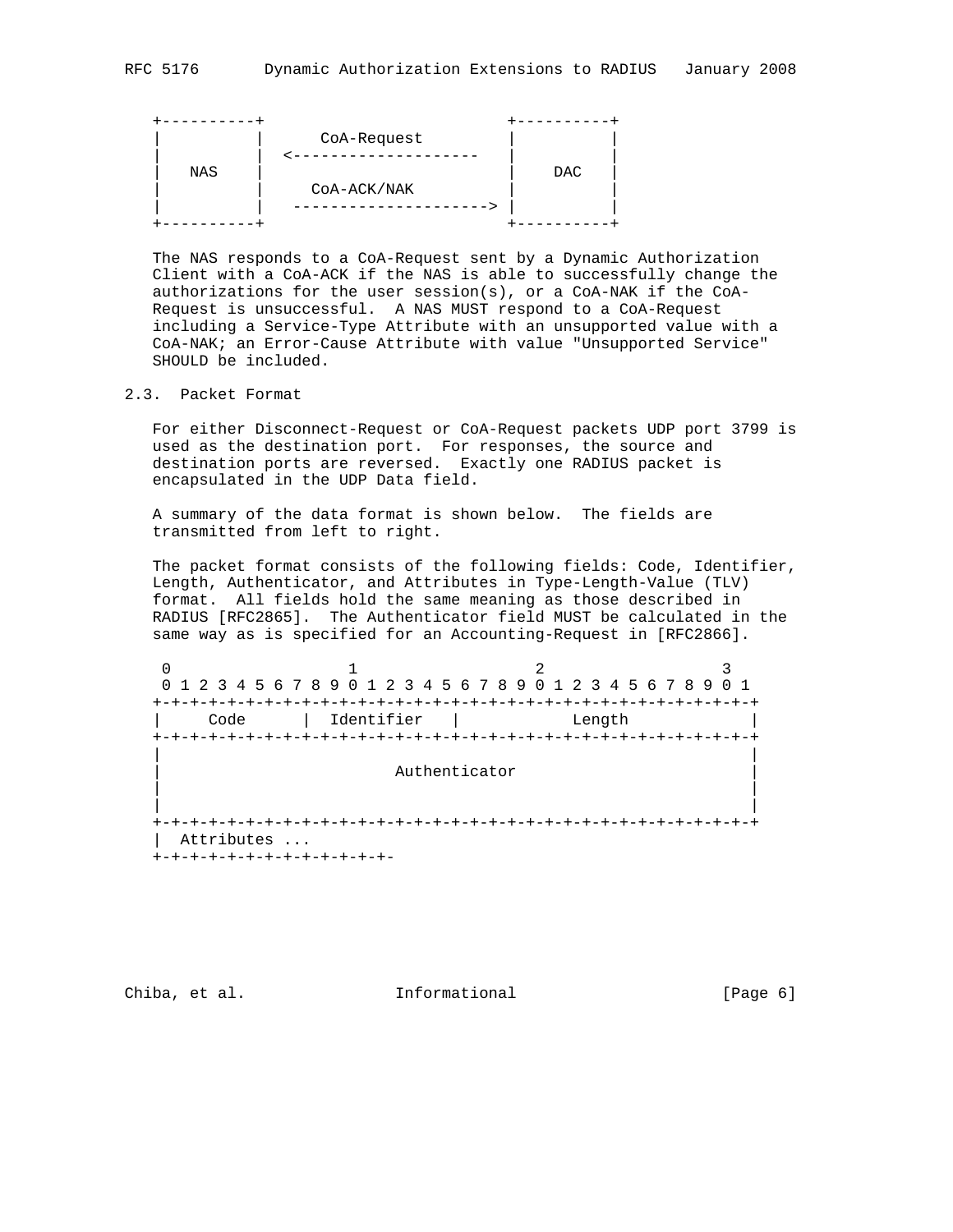#### Code

 The Code field is one octet, and identifies the type of RADIUS packet. Packets received with an invalid Code field MUST be silently discarded. RADIUS codes (decimal) for this extension are assigned as follows:

 40 - Disconnect-Request [RFC3575] 41 - Disconnect-ACK [RFC3575] 42 - Disconnect-NAK [RFC3575]

- 43 CoA-Request [RFC3575]
- 44 CoA-ACK [RFC3575]
- 45 CoA-NAK [RFC3575]

Identifier

 The Identifier field is one octet, and aids in matching requests and replies. A Dynamic Authorization Server implementing this specification MUST be capable of detecting a duplicate request if it has the same source IP address, source UDP port, and Identifier within a short span of time.

 The responsibility for retransmission of Disconnect-Request and CoA-Request packets lies with the Dynamic Authorization Client. If after sending these packets, the Dynamic Authorization Client does not receive a response, it will retransmit.

 The Identifier field MUST be changed whenever the content of the Attributes field changes, or whenever a valid reply has been received for a previous request. For retransmissions where the contents are identical, the Identifier MUST remain unchanged.

 If the Dynamic Authorization Client is retransmitting a Disconnect-Request or CoA-Request to the same Dynamic Authorization Server as before, and the attributes haven't changed, the same Request Authenticator, Identifier, and source port MUST be used. If any attributes have changed, a new Authenticator and Identifier MUST be used.

 If the Request to a primary Dynamic Authorization Server fails, a secondary Dynamic Authorization Server must be queried, if available; issues relating to failover algorithms are described in [RFC3539]. Since this represents a new request, a new Request Authenticator and Identifier MUST be used. However, where the Dynamic Authorization Client is sending directly to the NAS, failover typically does not make sense, since CoA-Request or Disconnect-Request packets need to be delivered to the NAS where the session resides.

Chiba, et al. **Informational** [Page 7]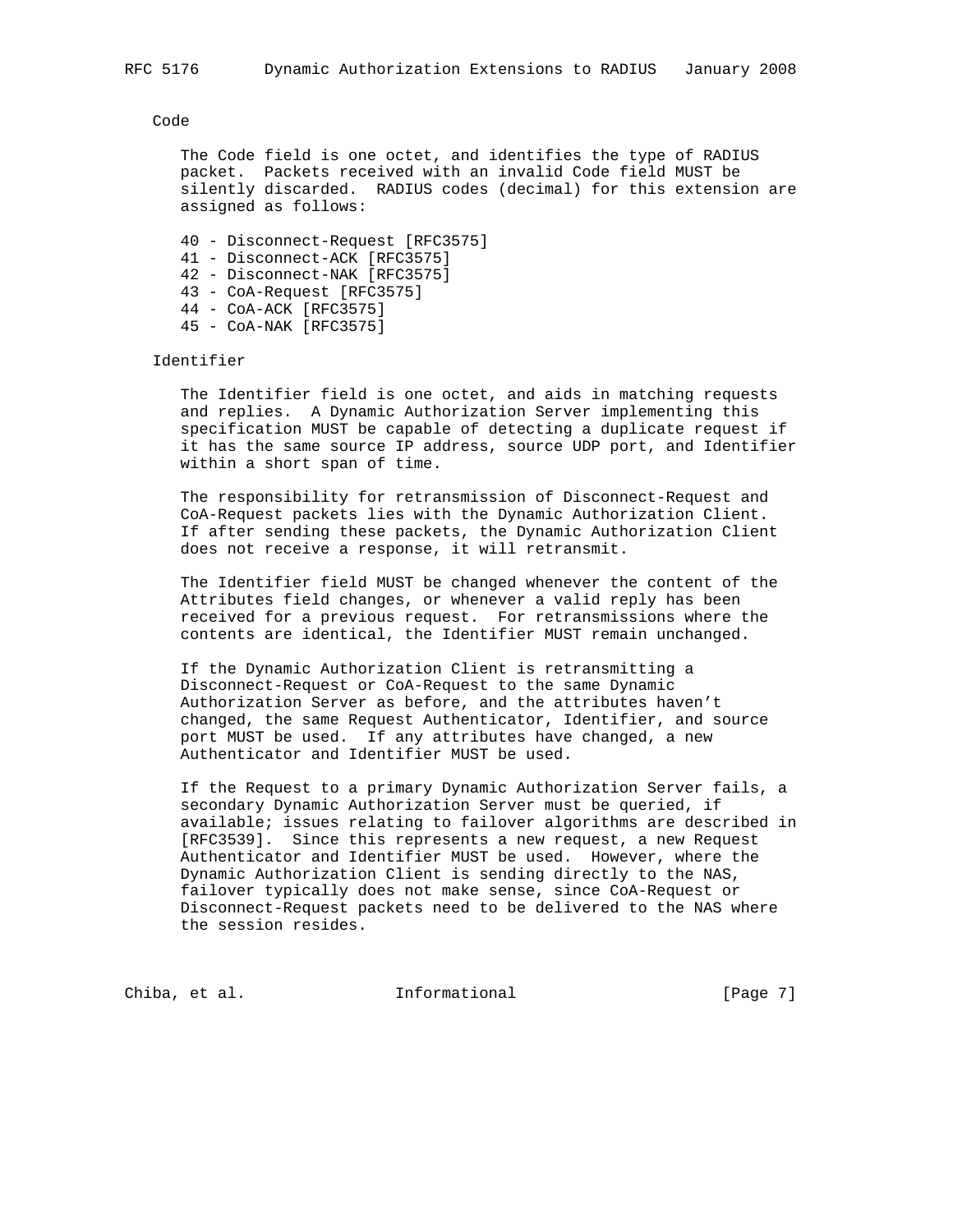#### Length

 The Length field is two octets. It indicates the length of the packet including the Code, Identifier, Length, Authenticator, and Attribute fields. Octets outside the range of the Length field MUST be treated as padding and ignored on reception. If the packet is shorter than the Length field indicates, it MUST be silently discarded. The minimum length is 20 and maximum length is 4096.

### Authenticator

 The Authenticator field is sixteen (16) octets. The most significant octet is transmitted first. This value is used to authenticate packets between the Dynamic Authorization Client and the Dynamic Authorization Server.

Request Authenticator

 In Request packets, the Authenticator value is a 16-octet MD5 [RFC1321] checksum, called the Request Authenticator. The Request Authenticator is calculated the same way as for an Accounting-Request, specified in [RFC2866].

 Note that the Request Authenticator of a CoA-Request or Disconnect-Request cannot be computed the same way as the Request Authenticator of a RADIUS Access-Request, because there is no User-Password Attribute in a CoA-Request or Disconnect- Request.

Response Authenticator

 The Authenticator field in a Response packet (e.g., Disconnect-ACK, Disconnect-NAK, CoA-ACK, or CoA-NAK) is called the Response Authenticator, and contains a one-way MD5 hash calculated over a stream of octets consisting of the Code, Identifier, Length, the Request Authenticator field from the packet being replied to, and the response attributes if any, followed by the shared secret. The resulting 16-octet MD5 hash value is stored in the Authenticator field of the Response packet.

 Administrative note: As noted in [RFC2865], Section 3, the secret (password shared between the Dynamic Authorization Client and the Dynamic Authorization Server) SHOULD be at least as large and unguessable as a well-chosen password. The Dynamic Authorization

Chiba, et al. **Informational** [Page 8]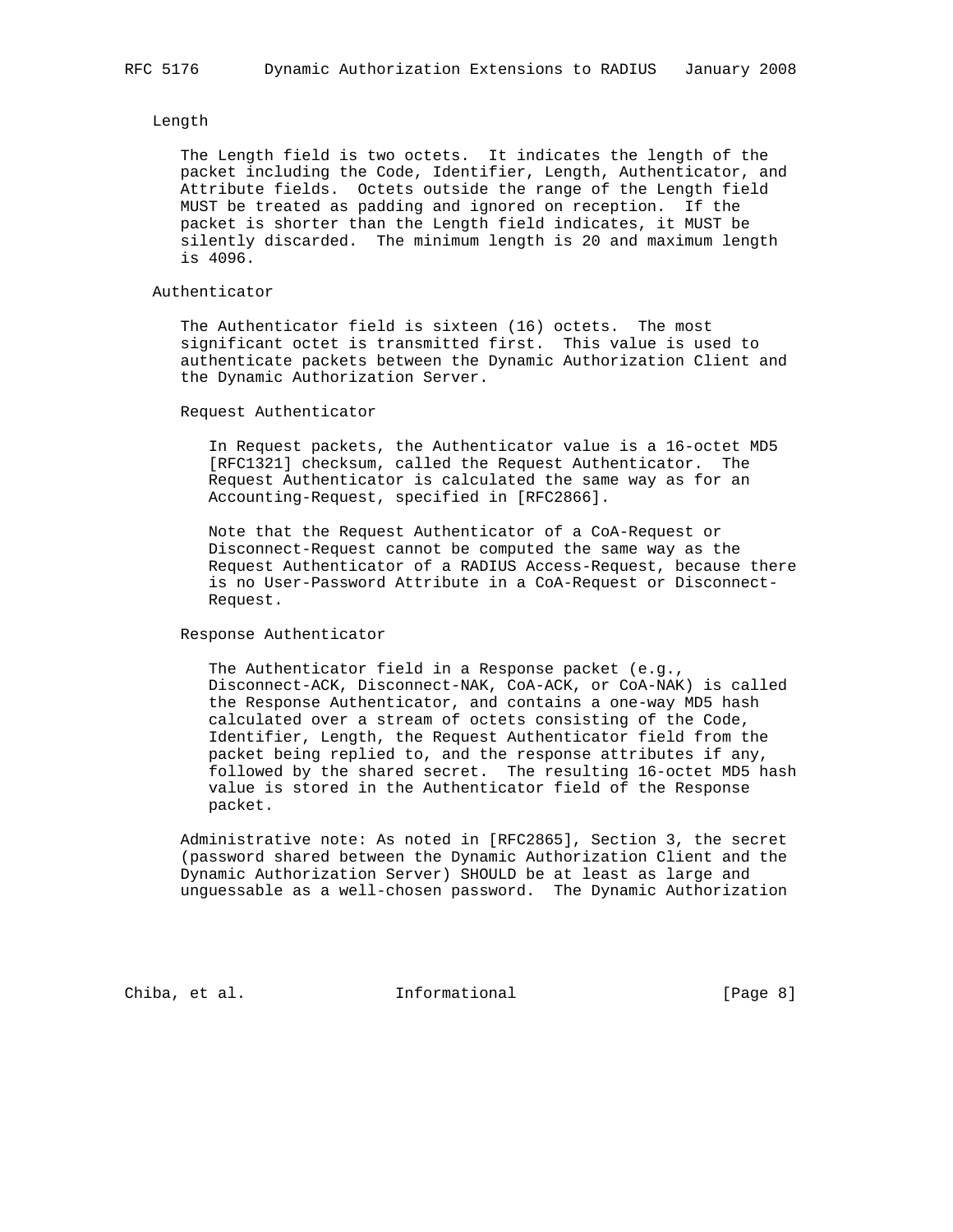Server MUST use the source IP address of the RADIUS UDP packet to decide which shared secret to use, so that requests can be proxied.

### Attributes

 In CoA-Request and Disconnect-Request packets, all attributes MUST be treated as mandatory. If one or more authorization changes specified in a CoA-Request cannot be carried out, the NAS MUST send a CoA-NAK. A NAS MUST respond to a CoA-Request containing one or more unsupported attributes or Attribute values with a CoA-NAK; an Error-Cause Attribute with value 401 (Unsupported Attribute) or 407 (Invalid Attribute Value) MAY be included. A NAS MUST respond to a Disconnect-Request containing one or more unsupported attributes or Attribute values with a Disconnect-NAK; an Error-Cause Attribute with value 401 (Unsupported Attribute) or 407 (Invalid Attribute Value) MAY be included.

 State changes resulting from a CoA-Request MUST be atomic: if the CoA-Request is successful for all matching sessions, the NAS MUST send a CoA-ACK in reply, and all requested authorization changes MUST be made. If the CoA-Request is unsuccessful for any matching sessions, the NAS MUST send a CoA-NAK in reply, and the requested authorization changes MUST NOT be made for any of the matching sessions. Similarly, a state change MUST NOT occur as a result of a Disconnect-Request that is unsuccessful with respect to any of the matching sessions; a NAS MUST send a Disconnect-NAK in reply if any of the matching sessions cannot be successfully terminated. A NAS that does not support dynamic authorization changes applying to multiple sessions MUST send a CoA-NAK or Disconnect-NAK in reply; an Error-Cause Attribute with value 508 (Multiple Session Selection Unsupported) SHOULD be included.

 Within this specification, attributes can be used for identification, authorization, or other purposes. RADIUS Attribute specifications created after publication of this document SHOULD state whether an attribute can be included in CoA or Disconnect messages, and if so, which messages it can be included in and whether it serves as an identification or authorization attribute.

 Even if a NAS implements an attribute for use with RADIUS authentication and accounting, it is possible that it will not support inclusion of that attribute within CoA-Request and Disconnect-Request packets, given the difference in attribute semantics. This is true even for attributes specified as

Chiba, et al. **Informational** [Page 9]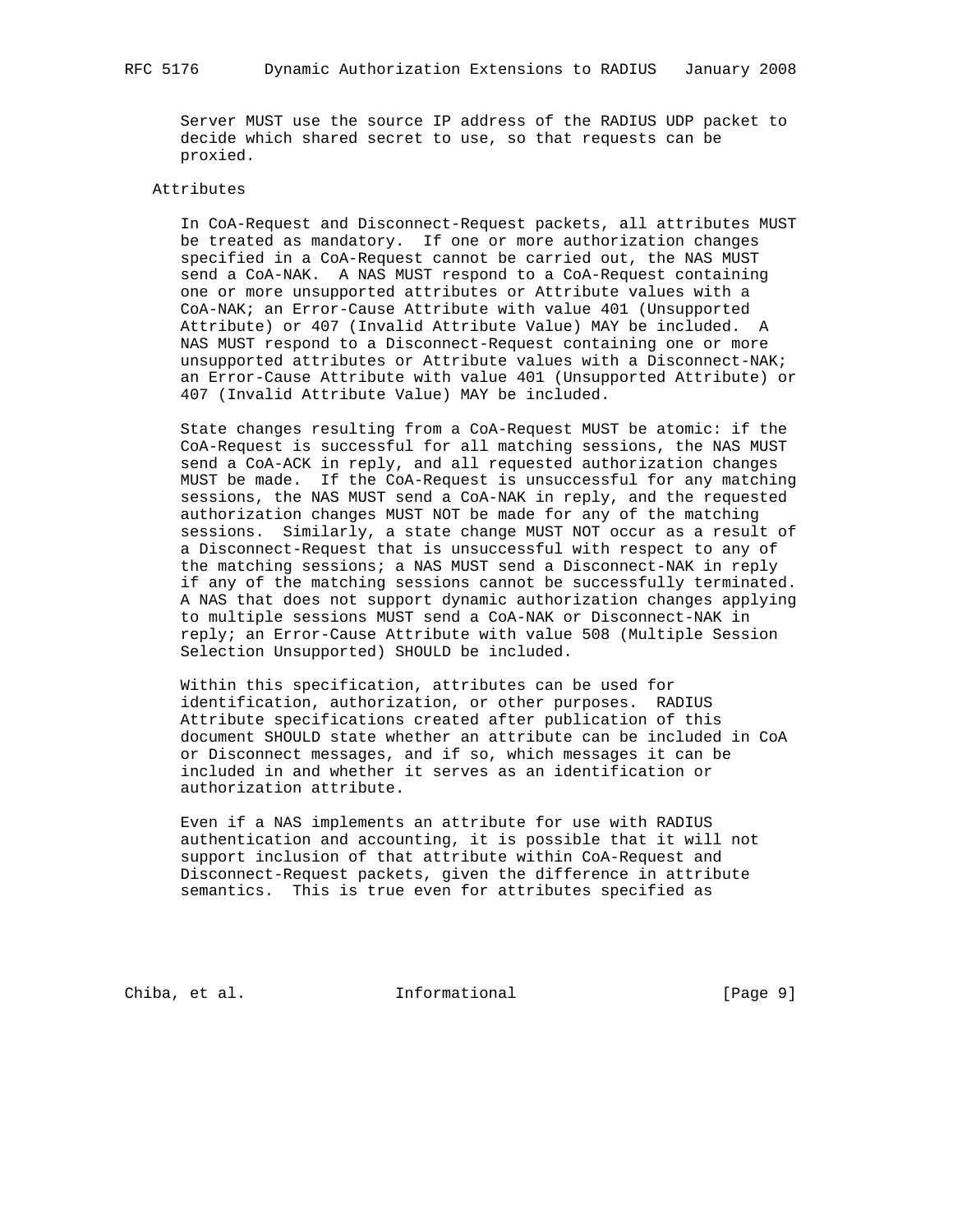allowable within Access-Accept packets (such as those defined within [RFC2865], [RFC2868], [RFC2869], [RFC3162], [RFC3579], [RFC4372], [RFC4675], [RFC4818], and [RFC4849]).

### 3. Attributes

 In Disconnect-Request and CoA-Request packets, certain attributes are used to uniquely identify the NAS as well as user session(s) on the NAS. The combination of NAS and session identification attributes included in a CoA-Request or Disconnect-Request packet MUST match at least one session in order for a Request to be successful; otherwise a Disconnect-NAK or CoA-NAK MUST be sent. If all NAS identification attributes match, and more than one session matches all of the session identification attributes, then a CoA-Request or Disconnect- Request MUST apply to all matching sessions.

 Identification attributes include NAS and session identification attributes, as described below.

NAS identification attributes

| Attribute        | $\#$ | Reference Description                  |
|------------------|------|----------------------------------------|
|                  |      |                                        |
| NAS-IP-Address   |      | [RFC2865] The IPv4 address of the NAS. |
| NAS-Identifier   | 32   | [RFC2865] String identifying the NAS.  |
| NAS-IPv6-Address | 95   | [RFC3162] The IPv6 address of the NAS. |
|                  |      | 4                                      |

Session identification attributes

| Attribute          | #            | Reference | Description                                                           |
|--------------------|--------------|-----------|-----------------------------------------------------------------------|
| User-Name          | $\mathbf{1}$ | [RFC2865] | The name of the user<br>associated with one or<br>more sessions.      |
| NAS-Port           | 5            | [RFC2865] | The port on which a<br>session is terminated.                         |
| Framed-IP-Address  | 8            | [RFC2865] | The IPv4 address associated<br>with a session.                        |
| Vendor-Specific    | 26           | [RFC2865] | One or more vendor-specific<br>identification attributes.             |
| Called-Station-Id  | 30           | [RFC2865] | The link address to which<br>a session is connected.                  |
| Calling-Station-Id | 31           | [RFC2865] | The link address from which<br>one or more sessions are<br>connected. |
| Acct-Session-Id    | 44           | [RFC2866] | The identifier uniquely<br>identifying a session<br>on the NAS.       |

Chiba, et al. **Informational** [Page 10]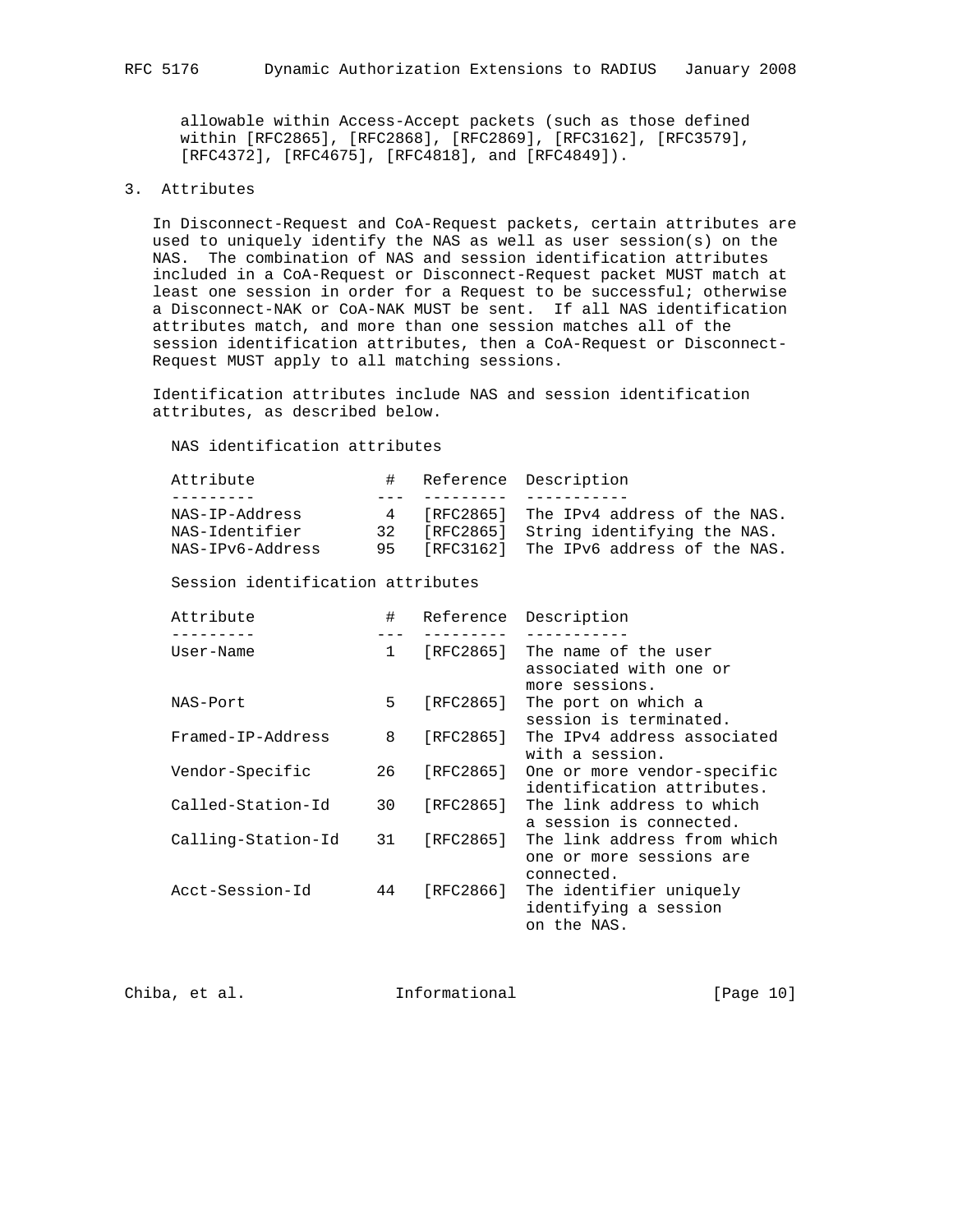| Acct-Multi-Session-Id 50     |    | [RFC2866] | The identifier uniquely<br>identifying related sessions.                                                                                                                                                                                       |
|------------------------------|----|-----------|------------------------------------------------------------------------------------------------------------------------------------------------------------------------------------------------------------------------------------------------|
| NAS-Port-Id                  | 87 | [RFC2869] | String identifying the port<br>where a session is.                                                                                                                                                                                             |
| Chargeable-User-<br>Identity | 89 | [RFC4372] | The CUI associated with one<br>or more sessions. Needed<br>where a privacy Network<br>Access Identifier (NAI) is<br>used, since in this case the<br>$User-Name (e.q., 'anonymous')$<br>may not identify sessions<br>belonging to a given user. |
| Framed-Interface-Id          | 96 | [RFC3162] | The IPv6 Interface Identifier<br>associated with a session,<br>always sent with<br>Framed-IPv6-Prefix.                                                                                                                                         |
| Framed-IPv6-Prefix           | 97 | [RFC3162] | The IPv6 prefix associated<br>with a session, always sent<br>with Framed-Interface-Id.                                                                                                                                                         |

 To address security concerns described in Section 6.1, either the User-Name or Chargeable-User-Identity attribute SHOULD be present in Disconnect-Request and CoA-Request packets.

 Where a Diameter client utilizes the same Session-Id for both authorization and accounting, inclusion of an Acct-Session-Id Attribute in a Disconnect-Request or CoA-Request can assist with Diameter/RADIUS translation, since Diameter RAR and ASR commands include a Session-Id AVP. An Acct-Session-Id Attribute SHOULD be included in Disconnect-Request and CoA-Request packets.

 A NAS implementing this specification SHOULD send an Acct-Session-Id or Acct-Multi-Session-Id Attribute within an Access-Request. Where an Acct-Session-Id or Acct-Multi-Session-Id Attribute is not included within an Access-Request, the Dynamic Authorization Client will not know the Acct-Session-Id or Acct-Multi-Session-Id of the session it is attempting to target, unless it also has access to the accounting data for that session.

 Where an Acct-Session-Id or Acct-Multi-Session-Id Attribute is not present in a CoA-Request or Disconnect-Request, it is possible that the User-Name or Chargeable-User-Identity attributes will not be sufficient to uniquely identify a single session (e.g., if the same user has multiple sessions on the NAS, or if the privacy NAI is used). In this case, if it is desired to identify a single session, session identification MAY be performed by using one or more of the Framed-IP-Address, Framed-IPv6-Prefix/Framed-Interface-Id, Called- Station-Id, Calling-Station-Id, NAS-Port, and NAS-Port-Id attributes.

Chiba, et al. **Informational** [Page 11]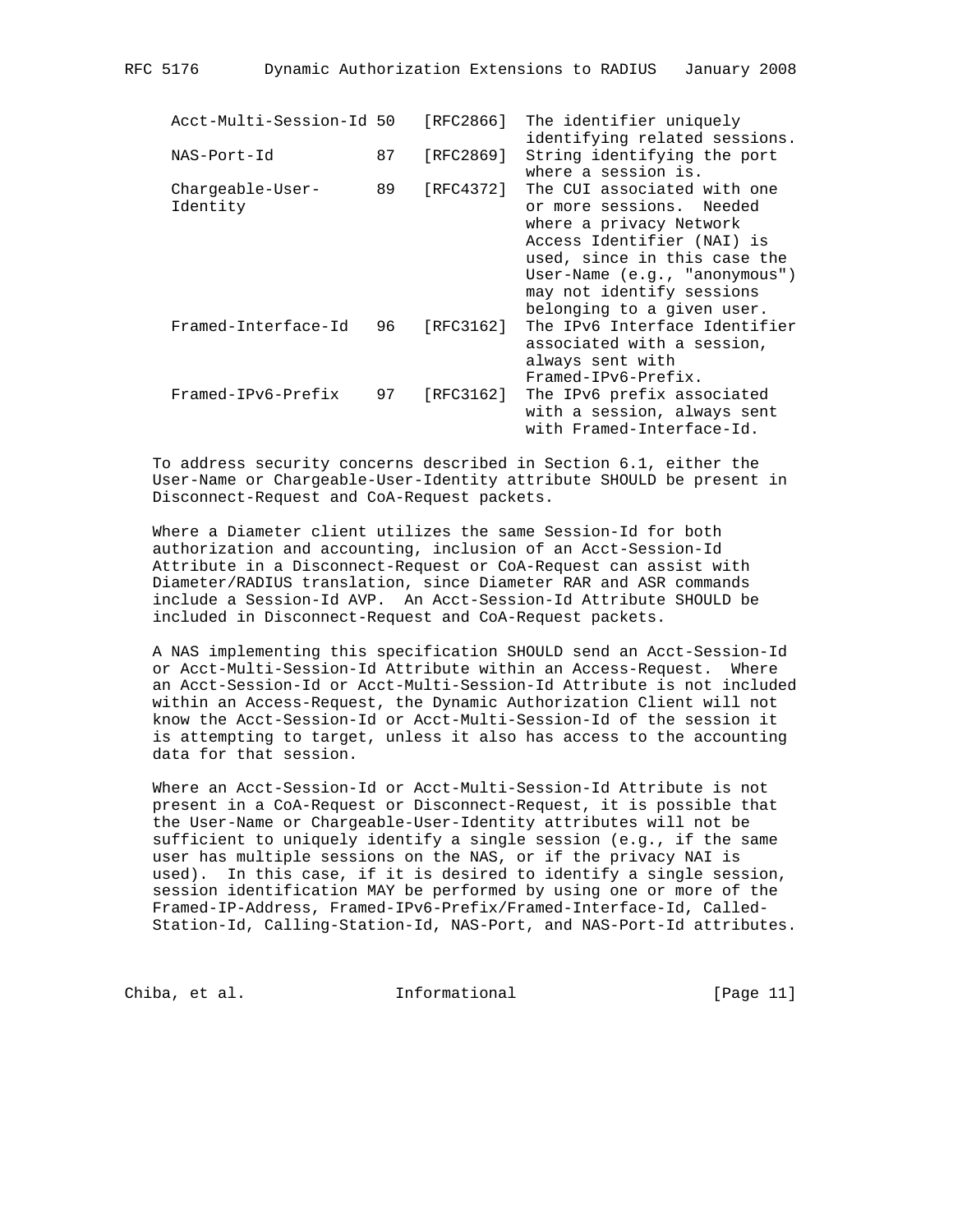To assist RADIUS proxies in routing Request packets to their destination, one or more of the NAS-IP-Address or NAS-IPv6-Address attributes SHOULD be present in CoA-Request and Disconnect-Request packets; the NAS-Identifier Attribute MAY be present. Impersonation issues with NAS Identification attributes are discussed in [RFC3579], Section 4.3.7.

 A Disconnect-Request MUST contain only NAS and session identification attributes. If other attributes are included in a Disconnect- Request, implementations MUST send a Disconnect-NAK; an Error-Cause Attribute with value "Unsupported Attribute" MAY be included.

 The DAC may require access to data from RADIUS authentication or accounting packets. It uses this data to compose compliant CoA- Request or Disconnect-Request packets. For example, as described in Section 3.3, a CoA-Request packet containing a Service-Type Attribute with a value of "Authorize Only" is required to contain a State Attribute. The NAS will subsequently transmit this attribute to the RADIUS server in an Access-Request. In order for the DAC to include a State Attribute that the RADIUS server will subsequently accept, some coordination between the two parties may be required.

 This coordination can be achieved in multiple ways. The DAC may be co-located with a RADIUS server, in which case it is presumed to have access to the necessary data. The RADIUS server may also store that information in a common database. The DAC can then be separated from the RADIUS server, so long as it has access to that common database.

 Where the DAC is not co-located with a RADIUS server, and does not have access to a common database, the DAC SHOULD send CoA-Request or Disconnect-Request packets to a RADIUS server acting as a proxy, rather than sending them directly to the NAS.

 A RADIUS server receiving a CoA-Request or Disconnect-Request packet from the DAC MAY then add or update attributes (such as adding NAS or session identification attributes or appending a State Attribute), prior to forwarding the packet. Having CoA/Disconnect-Requests forwarded by a RADIUS server can also enable upstream RADIUS proxies to perform a Reverse Path Forwarding (RPF) check (see Section 6.1).

### 3.1. Proxy State

 If there are any Proxy-State attributes in a Disconnect-Request or CoA-Request received from the Dynamic Authorization Client, the Dynamic Authorization Server MUST include those Proxy-State attributes in its response to the Dynamic Authorization Client.

Chiba, et al. 1nformational [Page 12]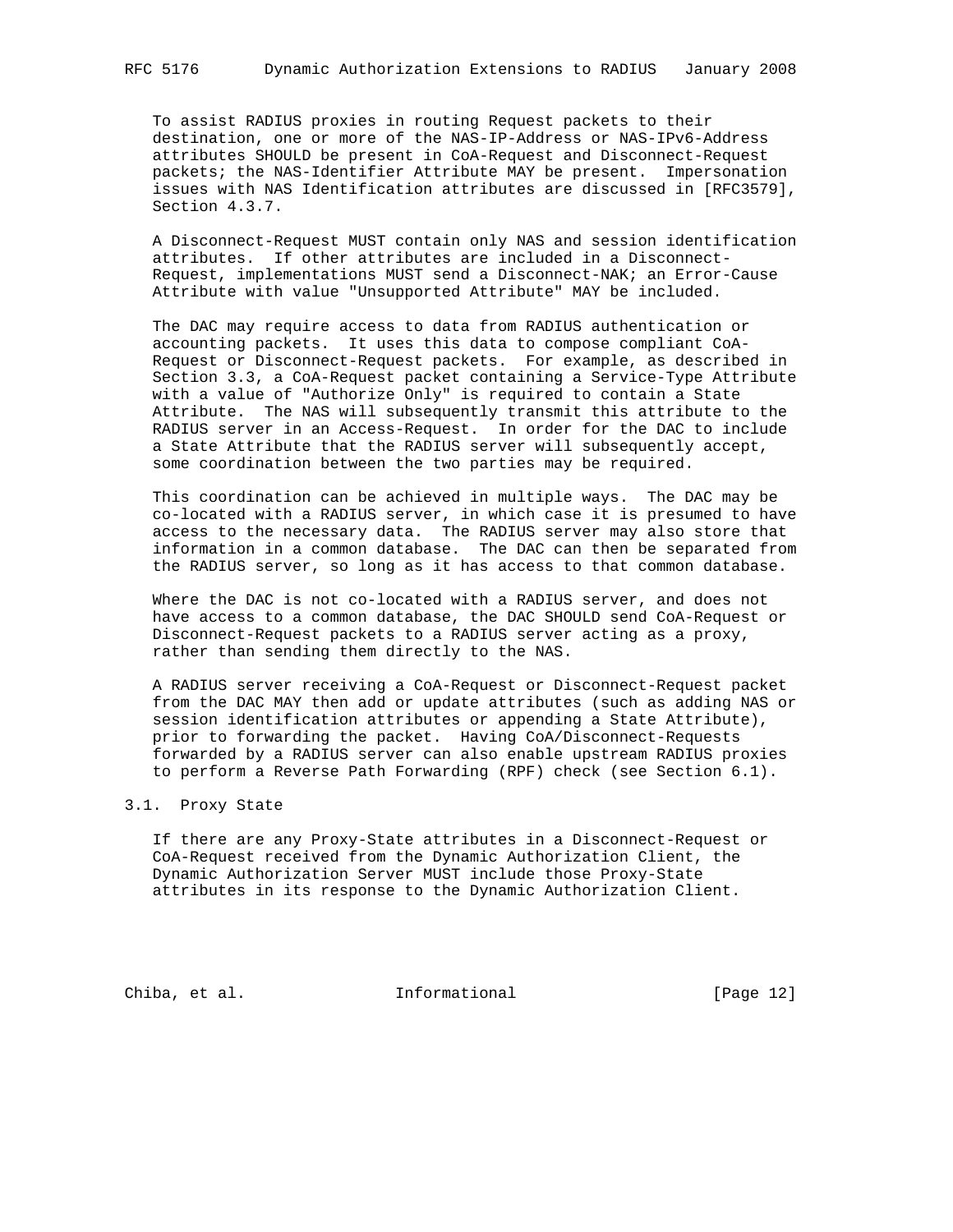A forwarding proxy or NAS MUST NOT modify existing Proxy-State, State, or Class attributes present in the packet. The forwarding proxy or NAS MUST treat any Proxy-State attributes already in the packet as opaque data. Its operation MUST NOT depend on the content of Proxy-State attributes added by previous proxies. The forwarding proxy MUST NOT modify any other Proxy-State attributes that were in the packet; it may choose not to forward them, but it MUST NOT change their contents. If the forwarding proxy omits the Proxy-State attributes in the request, it MUST attach them to the response before sending it.

 When the proxy forwards a Disconnect-Request or CoA-Request, it MAY add a Proxy-State Attribute, but it MUST NOT add more than one. If a Proxy-State Attribute is added to a packet when forwarding the packet, the Proxy-State Attribute MUST be added after any existing Proxy-State attributes. The forwarding proxy MUST NOT change the order of any attributes of the same type, including Proxy-State. Other attributes can be placed before, after, or even between the Proxy-State attributes.

 When the proxy receives a response to a CoA-Request or Disconnect- Request, it MUST remove its own Proxy-State Attribute (the last Proxy-State in the packet) before forwarding the response. Since Disconnect and CoA responses are authenticated on the entire packet contents, the stripping of the Proxy-State Attribute invalidates the integrity check, so the proxy MUST recompute it.

#### 3.2. Authorize Only

 To simplify translation between RADIUS and Diameter, Dynamic Authorization Clients can include a Service-Type Attribute with value "Authorize Only" within a CoA-Request; see Section 4 for details on Diameter considerations. Support for a CoA-Request including a Service-Type Attribute with value "Authorize Only" is OPTIONAL on the NAS and Dynamic Authorization Client. A Service-Type Attribute MUST NOT be included within a Disconnect-Request.

 A NAS MUST respond to a CoA-Request including a Service-Type Attribute with value "Authorize Only" with a CoA-NAK; a CoA-ACK MUST NOT be sent. If the NAS does not support a Service-Type value of "Authorize Only", then it MUST respond with a CoA-NAK; an Error-Cause Attribute with a value of 405 (Unsupported Service) SHOULD be included.

 A CoA-Request containing a Service-Type Attribute with value "Authorize Only" MUST in addition contain only NAS or session identification attributes, as well as a State Attribute. If other

Chiba, et al. 1nformational [Page 13]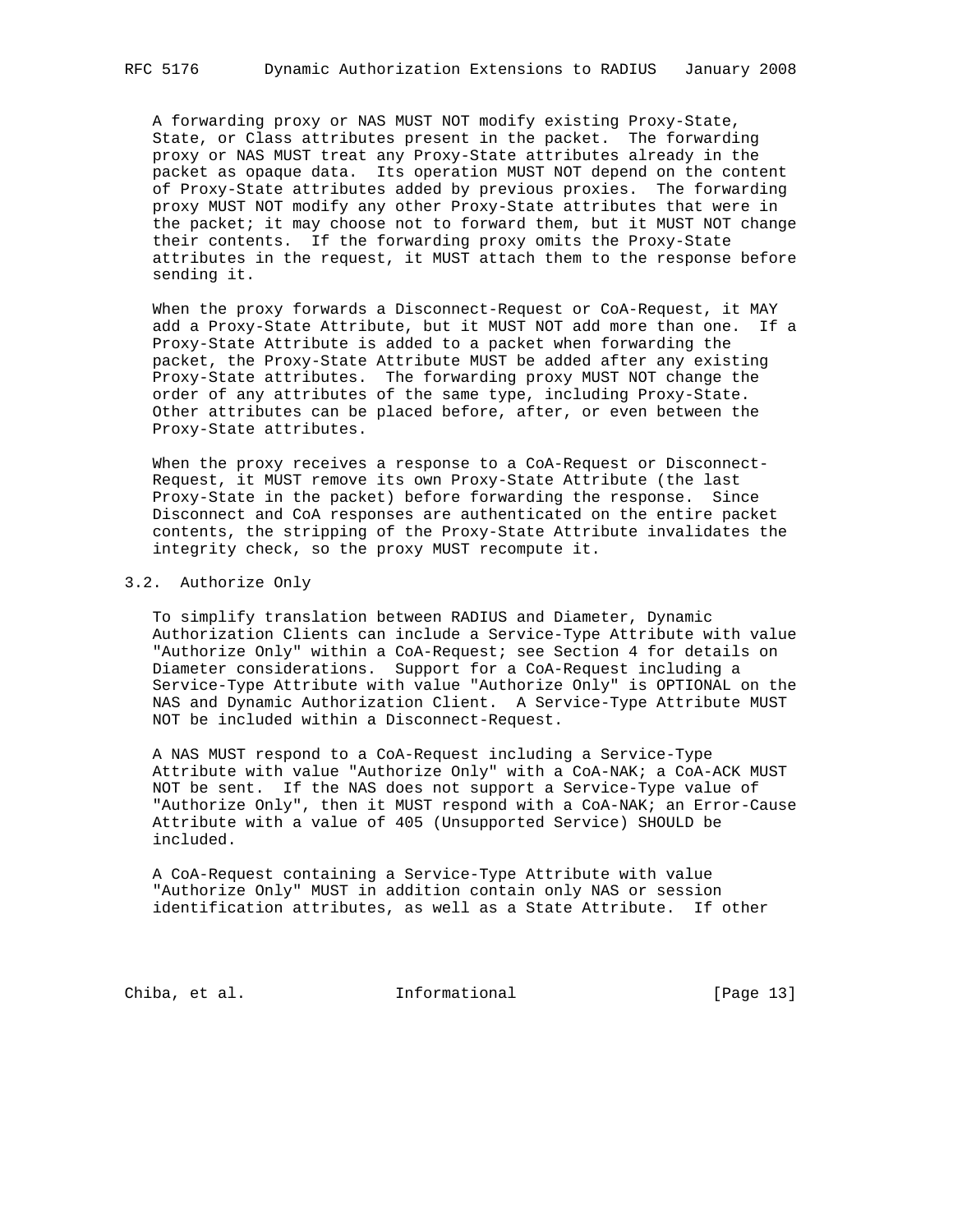attributes are included in such a CoA-Request, a CoA-NAK MUST be sent; an Error-Cause Attribute with value 401 (Unsupported Attribute) SHOULD be included.

 If a CoA-Request packet including a Service-Type value of "Authorize Only" is successfully processed, the NAS MUST respond with a CoA-NAK containing a Service-Type Attribute with value "Authorize Only", and an Error-Cause Attribute with value 507 (Request Initiated). The NAS then MUST send an Access-Request to the RADIUS server including a Service-Type Attribute with value "Authorize Only", along with a State Attribute. This Access-Request SHOULD contain the NAS identification attributes from the CoA-Request, as well as the session identification attributes from the CoA-Request permitted in an Access-Request; it also MAY contain other attributes permitted in an Access-Request.

 As noted in [RFC2869], Section 5.19, a Message-Authenticator attribute SHOULD be included in an Access-Request that does not contain a User-Password, CHAP-Password, ARAP-Password, or EAP-Message Attribute. The RADIUS server then will respond to the Access-Request with an Access-Accept to (re-)authorize the session or an Access- Reject to refuse to (re-)authorize it.

### 3.3. State

 The State Attribute is available to be sent by the Dynamic Authorization Client to the NAS in a CoA-Request packet and MUST be sent unmodified from the NAS to the Dynamic Authorization Client in a subsequent ACK or NAK packet.

[RFC2865], Section 5.44 states:

 An Access-Request MUST contain either a User-Password or a CHAP-Password or State. An Access-Request MUST NOT contain both a User-Password and a CHAP-Password. If future extensions allow other kinds of authentication information to be conveyed, the attribute for that can be used in an Access-Request instead of User-Password or CHAP-Password.

 In order to satisfy the requirements of [RFC2865], Section 5.44, an Access-Request with Service-Type Attribute with value "Authorize Only" MUST contain a State Attribute.

 In order to provide a State Attribute to the NAS, a Dynamic Authorization Client sending a CoA-Request with a Service-Type Attribute with a value of "Authorize Only" MUST include a State Attribute, and the NAS MUST send the State Attribute unmodified to the RADIUS server in the resulting Access-Request, if any. A NAS

Chiba, et al. 1nformational [Page 14]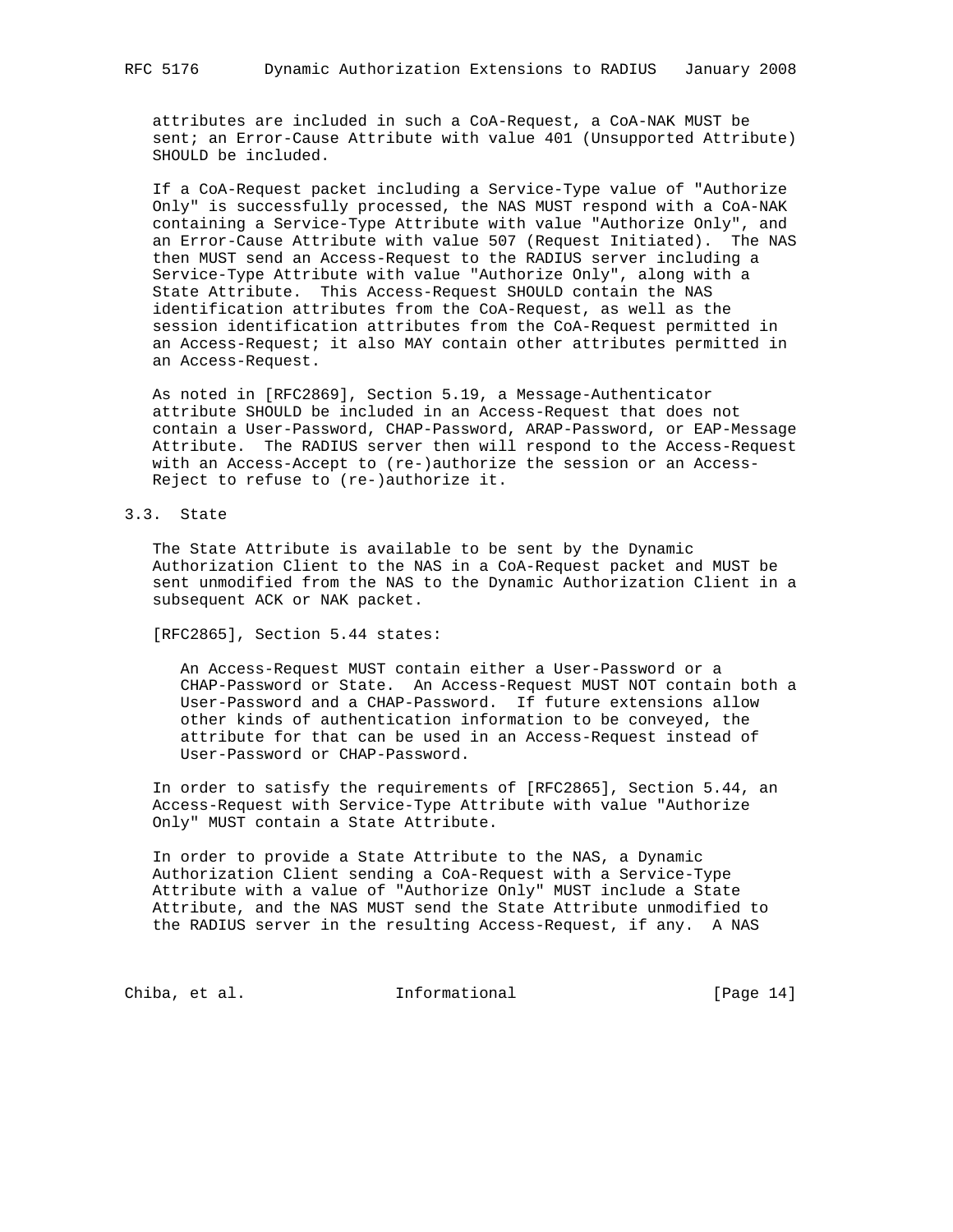receiving a CoA-Request containing a Service-Type Attribute with a value of "Authorize Only" but lacking a State Attribute MUST send a CoA-NAK and SHOULD include an Error-Cause Attribute with a value of 402 (Missing Attribute).

 The State Attribute is also available to be sent by the Dynamic Authorization Client to the NAS in a CoA-Request that also includes a Termination-Action Attribute with the value of RADIUS-Request. If the NAS performs the Termination-Action by sending a new Access- Request upon termination of the current session, it MUST include the State Attribute unchanged in that Access-Request. In either usage, the Dynamic Authorization Server MUST NOT interpret the Attribute locally. A CoA-Request packet MUST have only zero or one State Attribute. Usage of the State Attribute is implementation dependent.

### 3.4. Message-Authenticator

 The Message-Authenticator Attribute MAY be used to authenticate and integrity-protect CoA-Request, CoA-ACK, CoA-NAK, Disconnect-Request, Disconnect-ACK, and Disconnect-NAK packets in order to prevent spoofing.

 A Dynamic Authorization Server receiving a CoA-Request or Disconnect-Request with a Message-Authenticator Attribute present MUST calculate the correct value of the Message-Authenticator and silently discard the packet if it does not match the value sent. A Dynamic Authorization Client receiving a CoA/Disconnect-ACK or CoA/Disconnect-NAK with a Message-Authenticator Attribute present MUST calculate the correct value of the Message-Authenticator and silently discard the packet if it does not match the value sent.

 When a Message-Authenticator Attribute is included within a CoA- Request or Disconnect-Request, it is calculated as follows:

 Message-Authenticator = HMAC-MD5 (Type, Identifier, Length, Request Authenticator, Attributes)

 When the HMAC-MD5 message integrity check is calculated the Request Authenticator field and Message-Authenticator Attribute MUST each be considered to be sixteen octets of zero. The Message-Authenticator Attribute is calculated and inserted in the packet before the Request Authenticator is calculated.

Chiba, et al. 10 Informational 1999 [Page 15]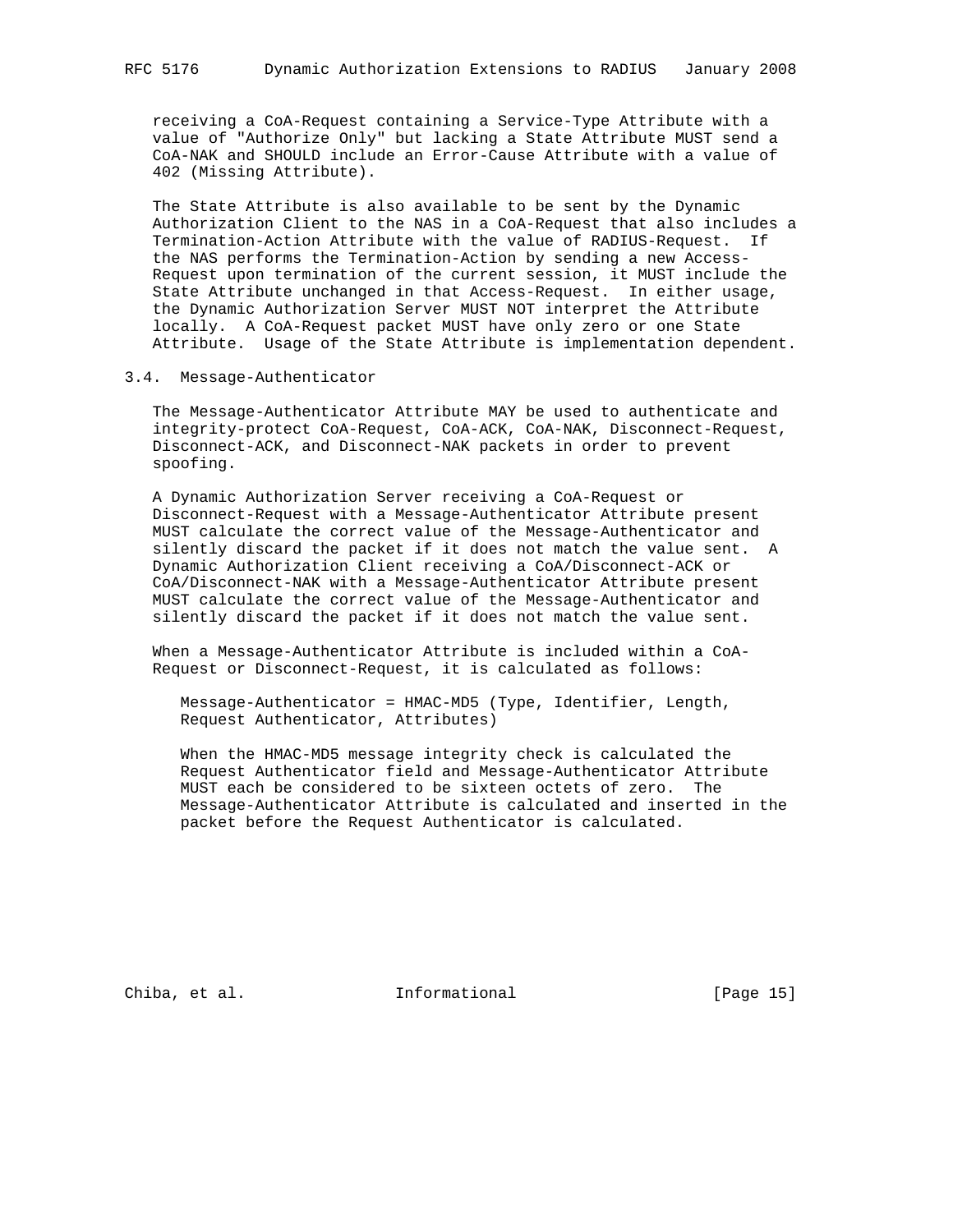When a Message-Authenticator Attribute is included within a CoA- ACK, CoA-NAK, Disconnect-ACK, or Disconnect-NAK, it is calculated as follows:

 Message-Authenticator = HMAC-MD5 (Type, Identifier, Length, Request Authenticator, Attributes)

 When the HMAC-MD5 message integrity check is calculated, the Message-Authenticator Attribute MUST be considered to be sixteen octets of zero. The Request Authenticator is taken from the corresponding CoA/Disconnect-Request. The Message-Authenticator is calculated and inserted in the packet before the Response Authenticator is calculated.

### 3.5. Error-Cause

### Description

 It is possible that a Dynamic Authorization Server cannot honor Disconnect-Request or CoA-Request packets for some reason. The Error-Cause Attribute provides more detail on the cause of the problem. It MAY be included within CoA-NAK and Disconnect-NAK packets.

 A summary of the Error-Cause Attribute format is shown below. The fields are transmitted from left to right.

 $0$  1 2 3 0 1 2 3 4 5 6 7 8 9 0 1 2 3 4 5 6 7 8 9 0 1 2 3 4 5 6 7 8 9 0 1 +-+-+-+-+-+-+-+-+-+-+-+-+-+-+-+-+-+-+-+-+-+-+-+-+-+-+-+-+-+-+-+-+ | Type | Length | Value +-+-+-+-+-+-+-+-+-+-+-+-+-+-+-+-+-+-+-+-+-+-+-+-+-+-+-+-+-+-+-+-+ Value (cont) | +-+-+-+-+-+-+-+-+-+-+-+-+-+-+-+-+

#### Type

101 for Error-Cause

Length

6

Value

 The Value field is four octets, containing an integer specifying the cause of the error. Values 0-199 and 300-399 are reserved. Values 200-299 represent successful completion, so that these

### Chiba, et al. **Informational** [Page 16]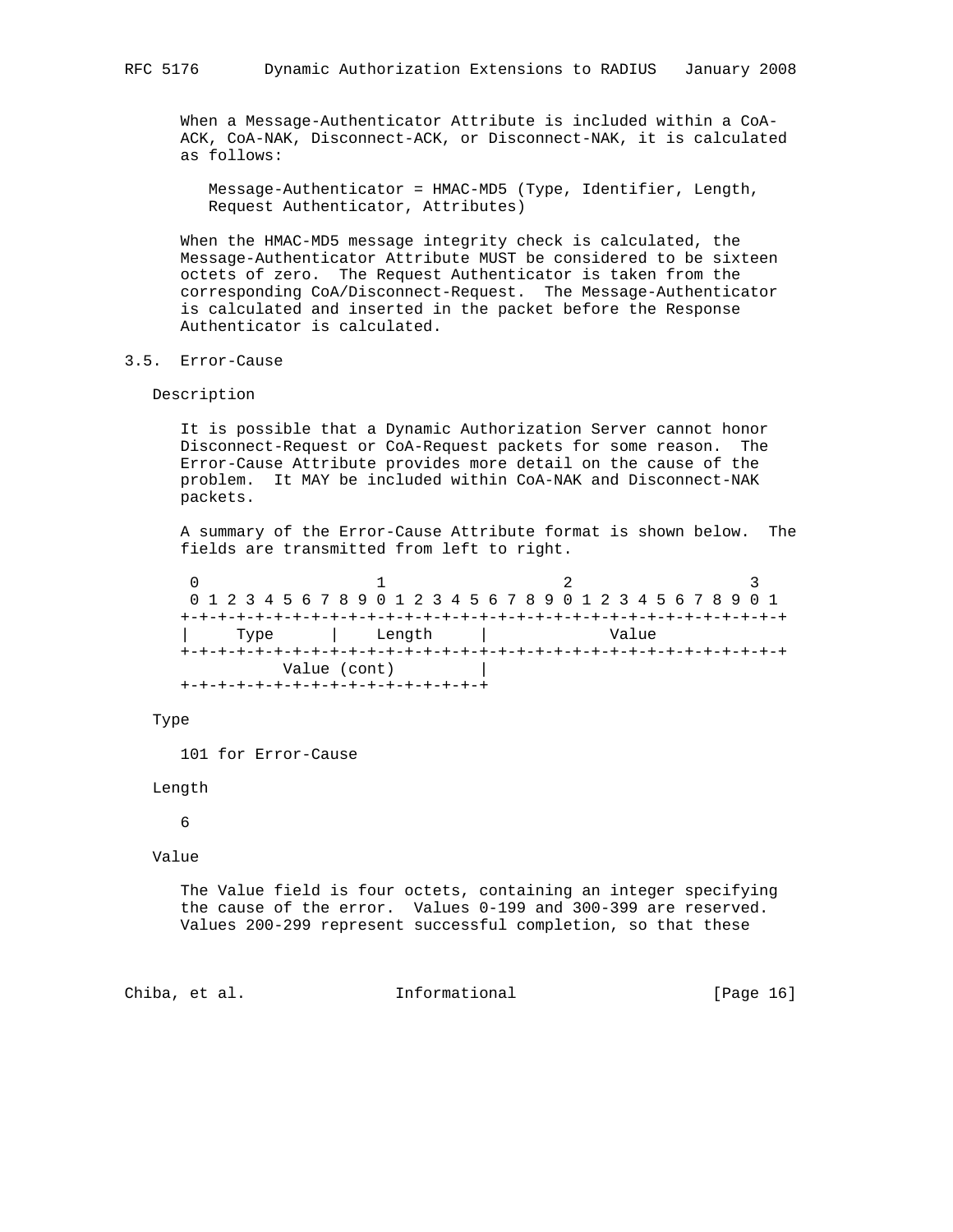values may only be sent within CoA-ACK or Disconnect-ACK packets and MUST NOT be sent within a CoA-NAK or Disconnect-NAK packet. Values 400-499 represent fatal errors committed by the Dynamic Authorization Client, so that they MAY be sent within CoA-NAK or Disconnect-NAK packets, and MUST NOT be sent within CoA-ACK or Disconnect-ACK packets. Values 500-599 represent fatal errors occurring on a Dynamic Authorization Server, so that they MAY be sent within CoA-NAK and Disconnect-NAK packets, and MUST NOT be sent within CoA-ACK or Disconnect-ACK packets. Error-Cause values SHOULD be logged by the Dynamic Authorization Client. Error-Code values (expressed in decimal) include:

| #   | Value                                  |
|-----|----------------------------------------|
|     |                                        |
| 201 | Residual Session Context Removed       |
| 202 | Invalid EAP Packet (Ignored)           |
| 401 | Unsupported Attribute                  |
| 402 | Missing Attribute                      |
| 403 | NAS Identification Mismatch            |
| 404 | Invalid Request                        |
| 405 | Unsupported Service                    |
| 406 | Unsupported Extension                  |
| 407 | Invalid Attribute Value                |
| 501 | Administratively Prohibited            |
| 502 | Request Not Routable (Proxy)           |
| 503 | Session Context Not Found              |
| 504 | Session Context Not Removable          |
| 505 | Other Proxy Processing Error           |
| 506 | Resources Unavailable                  |
| 507 | Request Initiated                      |
| 508 | Multiple Session Selection Unsupported |

 "Residual Session Context Removed" is sent in response to a Disconnect-Request if one or more user sessions are no longer active, but residual session context was found and successfully removed. This value is only sent within a Disconnect-ACK and MUST NOT be sent within a CoA-ACK, Disconnect-NAK, or CoA-NAK.

 "Invalid EAP Packet (Ignored)" is a non-fatal error that MUST NOT be sent by implementations of this specification.

 "Unsupported Attribute" is a fatal error sent if a Request contains an attribute (such as a Vendor-Specific or EAP-Message Attribute) that is not supported.

 "Missing Attribute" is a fatal error sent if critical attributes (such as NAS or session identification attributes) are missing from a Request.

Chiba, et al. **Informational** [Page 17]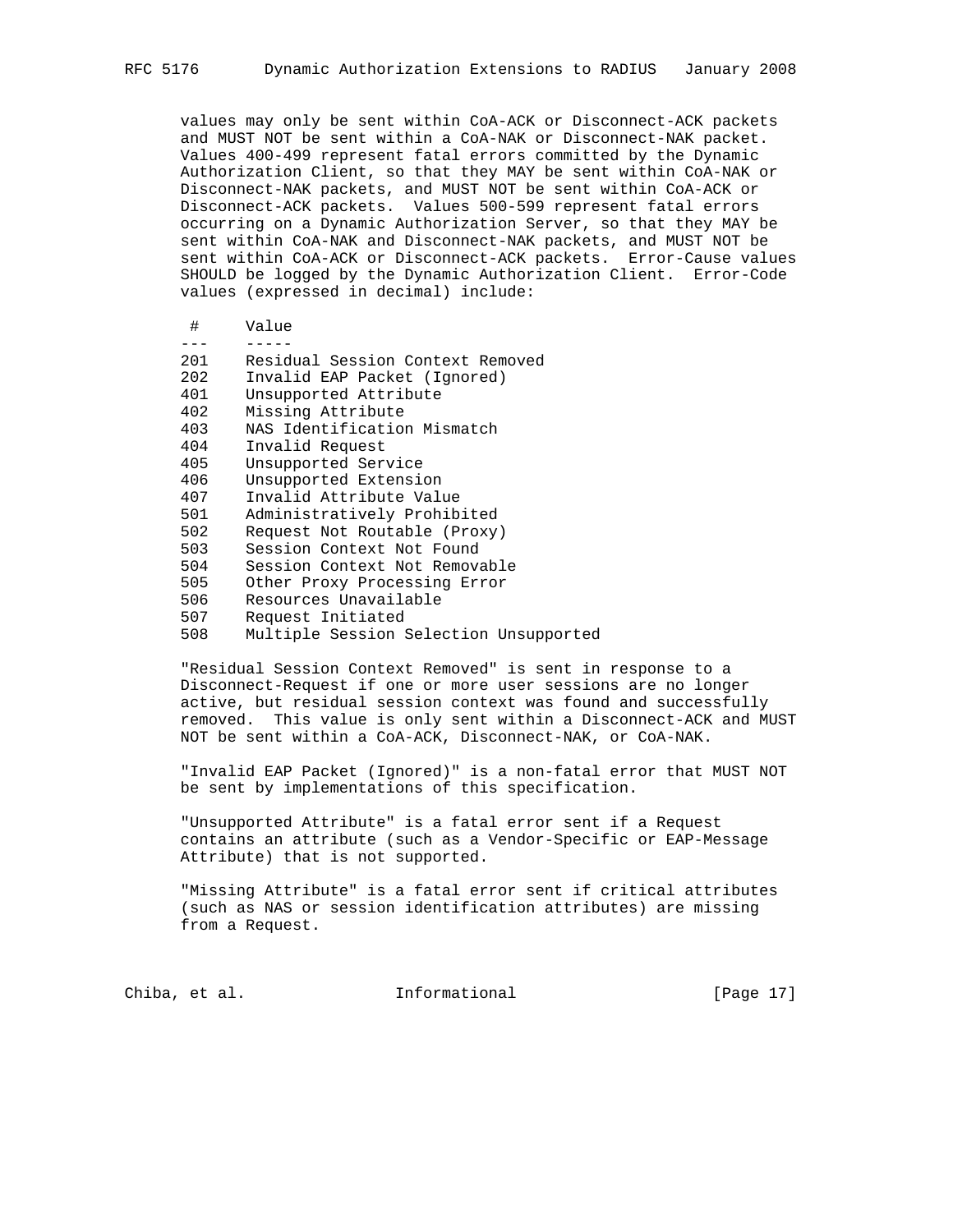"NAS Identification Mismatch" is a fatal error sent if one or more NAS identification attributes (see Section 3) do not match the identity of the NAS receiving the Request.

 "Invalid Request" is a fatal error sent if some other aspect of the Request is invalid, such as if one or more attributes (such as EAP-Message Attribute(s)) are not formatted properly.

 "Unsupported Service" is a fatal error sent if a Service-Type Attribute included with the Request is sent with an invalid or unsupported value. This error cannot be sent in response to a Disconnect-Request.

 "Unsupported Extension" is a fatal error sent due to lack of support for an extension such as Disconnect and/or CoA packets. This will typically be sent by a proxy receiving an ICMP port unreachable message after attempting to forward a CoA-Request or Disconnect-Request to the NAS.

 "Invalid Attribute Value" is a fatal error sent if a CoA-Request or Disconnect-Request contains an attribute with an unsupported value.

 "Administratively Prohibited" is a fatal error sent if the NAS is configured to prohibit honoring of CoA-Request or Disconnect- Request packets for the specified session.

 "Request Not Routable" is a fatal error that MAY be sent by a proxy and MUST NOT be sent by a NAS. It indicates that the proxy was unable to determine how to route a CoA-Request or Disconnect- Request to the NAS. For example, this can occur if the required entries are not present in the proxy's realm routing table.

 "Session Context Not Found" is a fatal error sent if the session context identified in the CoA-Request or Disconnect-Request does not exist on the NAS.

 "Session Context Not Removable" is a fatal error sent in response to a Disconnect-Request if the NAS was able to locate the session context, but could not remove it for some reason. It MUST NOT be sent within a CoA-ACK, CoA-NAK, or Disconnect-ACK, only within a Disconnect-NAK.

 "Other Proxy Processing Error" is a fatal error sent in response to a CoA or Disconnect-Request that could not be processed by a proxy, for reasons other than routing.

Chiba, et al. 1nformational [Page 18]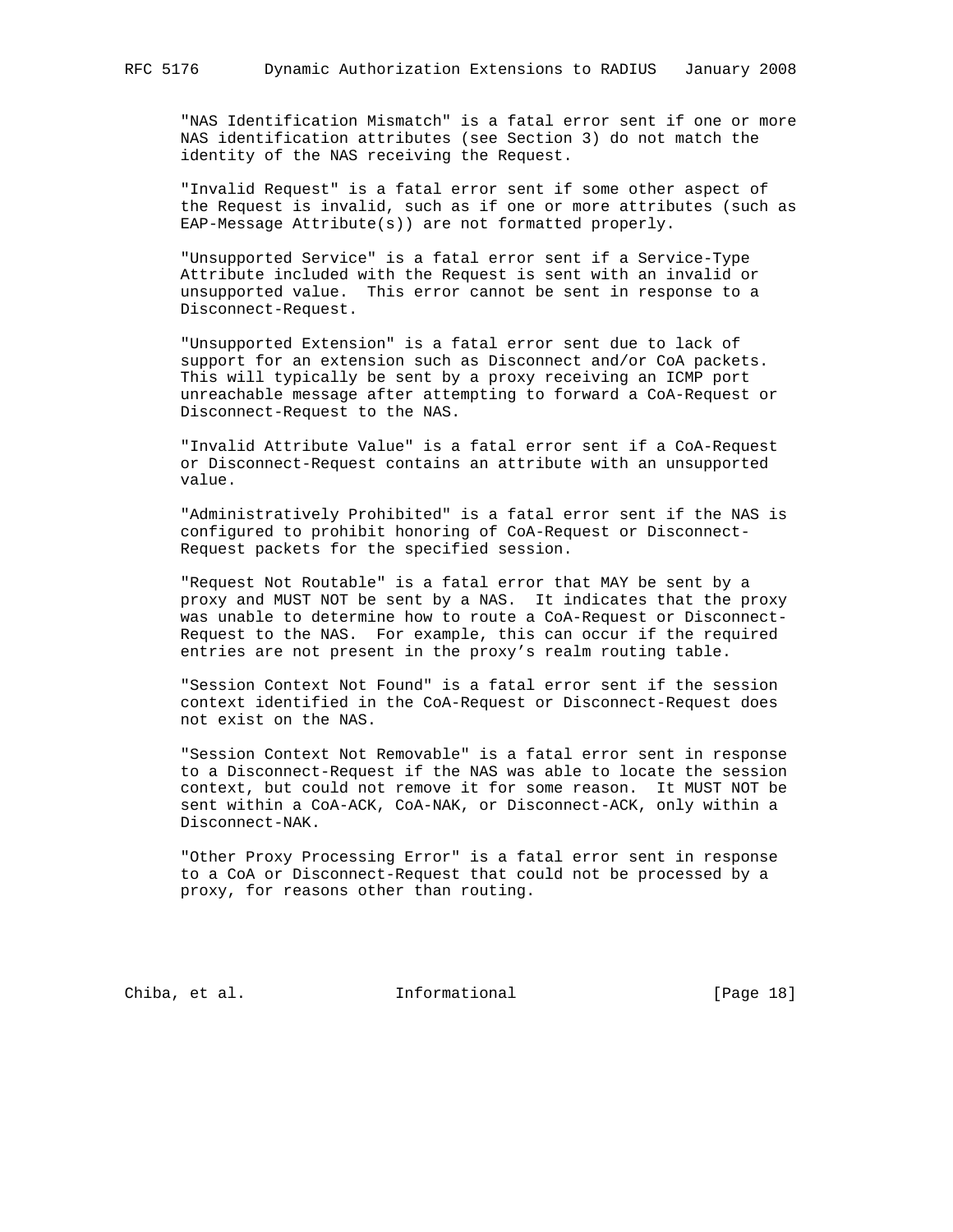"Resources Unavailable" is a fatal error sent when a CoA or Disconnect-Request could not be honored due to lack of available NAS resources (memory, non-volatile storage, etc.).

 "Request Initiated" is a fatal error sent by a NAS in response to a CoA-Request including a Service-Type Attribute with a value of "Authorize Only". It indicates that the CoA-Request has not been honored, but that the NAS is sending one or more RADIUS Access- Requests including a Service-Type Attribute with value "Authorize Only" to the RADIUS server.

 "Multiple Session Selection Unsupported" is a fatal error sent by a NAS in response to a CoA-Request or Disconnect-Request whose session identification attributes match multiple sessions, where the NAS does not support Requests applying to multiple sessions.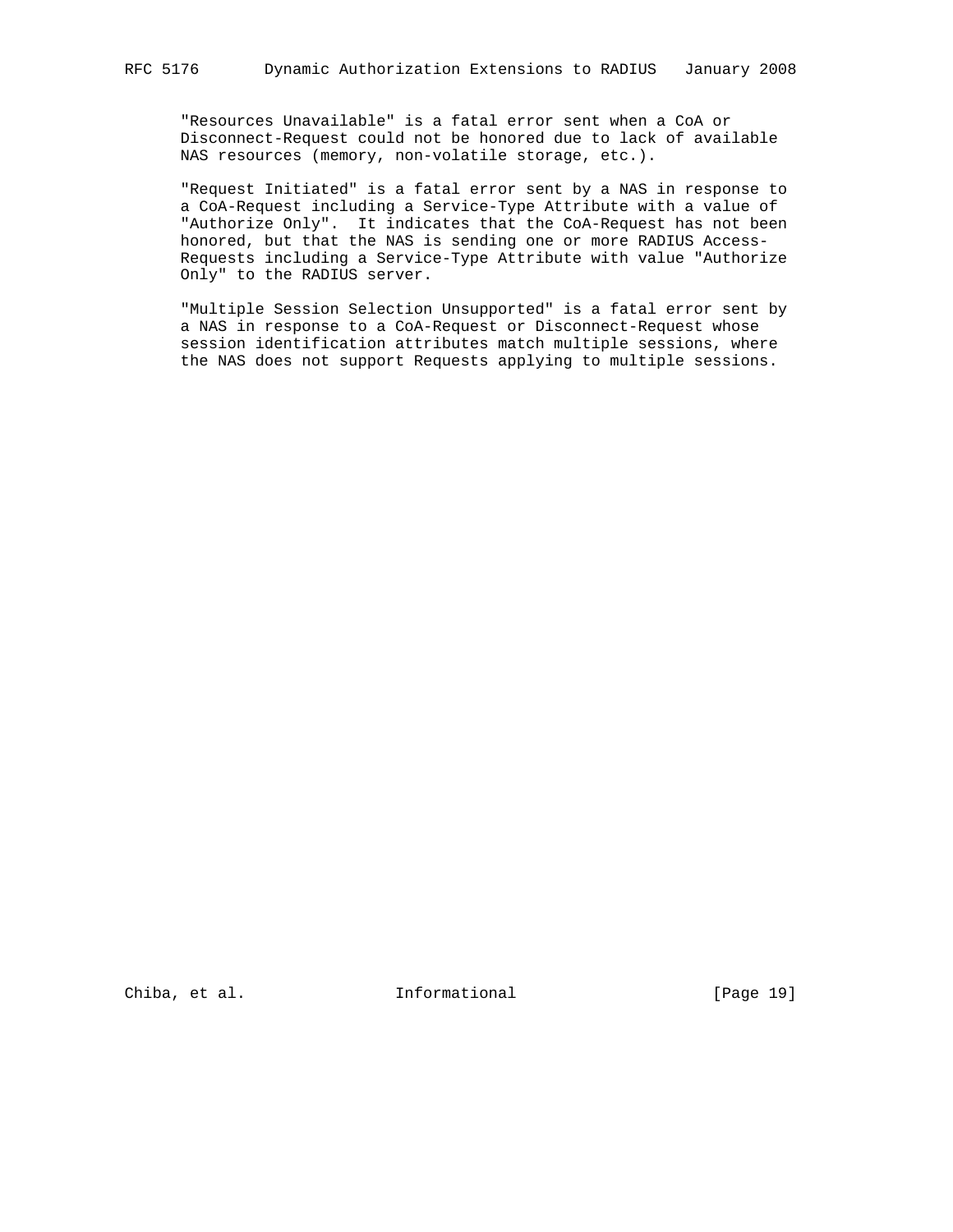# 3.6. Table of Attributes

 The following table provides a guide to which attributes may be found in which packets, and in what quantity.

Change-of-Authorization Messages

| Request | ACK         | NAK      | #           | Attribute                      |
|---------|-------------|----------|-------------|--------------------------------|
| $0 - 1$ | $\Omega$    | $\Omega$ | $\mathbf 1$ | User-Name (Note 1)             |
| $0 - 1$ | $\Omega$    | $\Omega$ | 4           | NAS-IP-Address (Note 1)        |
| $0 - 1$ | 0           | $\Omega$ | 5           | NAS-Port (Note 1)              |
| $0 - 1$ | 0           | $0 - 1$  | 6           | Service-Type                   |
| $0 - 1$ | 0           | $\Omega$ | 7           | Framed-Protocol (Note 3)       |
| $0 - 1$ | 0           | 0        | 8           | Framed-IP-Address (Notes 1, 6) |
| $0 - 1$ | 0           | 0        | 9           | Framed-IP-Netmask (Note 3)     |
| $0 - 1$ | 0           | 0        | 10          | Framed-Routing (Note 3)        |
| $0+$    | $\mathbf 0$ | 0        | 11          | Filter-ID (Note 3)             |
| $0 - 1$ | 0           | 0        | 12          | Framed-MTU (Note 3)            |
| $0+$    | 0           | 0        | 13          | Framed-Compression (Note 3)    |
| $0+$    | $\mathbf 0$ | 0        | 14          | Login-IP-Host (Note 3)         |
| $0 - 1$ | 0           | 0        | 15          | Login-Service (Note 3)         |
| $0 - 1$ | $\mathbf 0$ | 0        | 16          | Login-TCP-Port (Note 3)        |
| $0+$    | $\mathbf 0$ | 0        | 18          | Reply-Message (Note 2)         |
| $0 - 1$ | 0           | 0        | 19          | Callback-Number (Note 3)       |
| $0 - 1$ | 0           | 0        | 20          | Callback-Id (Note 3)           |
| $0+$    | 0           | 0        | 22          | Framed-Route (Note 3)          |
| $0 - 1$ | $\Omega$    | $\Omega$ | 23          | Framed-IPX-Network (Note 3)    |
| $0 - 1$ | $0 - 1$     | $0 - 1$  | 24          | State                          |
| $0+$    | 0           | 0        | 25          | Class (Note 3)                 |
| 0+      | 0           | 0        | 26          | Vendor-Specific (Note 7)       |
| $0 - 1$ | 0           | 0        | 27          | Session-Timeout (Note 3)       |
| $0 - 1$ | 0           | 0        | 28          | Idle-Timeout (Note 3)          |
| $0 - 1$ | 0           | 0        | 29          | Termination-Action (Note 3)    |
| Request | ACK         | NAK      | #           | Attribute                      |

Chiba, et al. 1nformational 1999 [Page 20]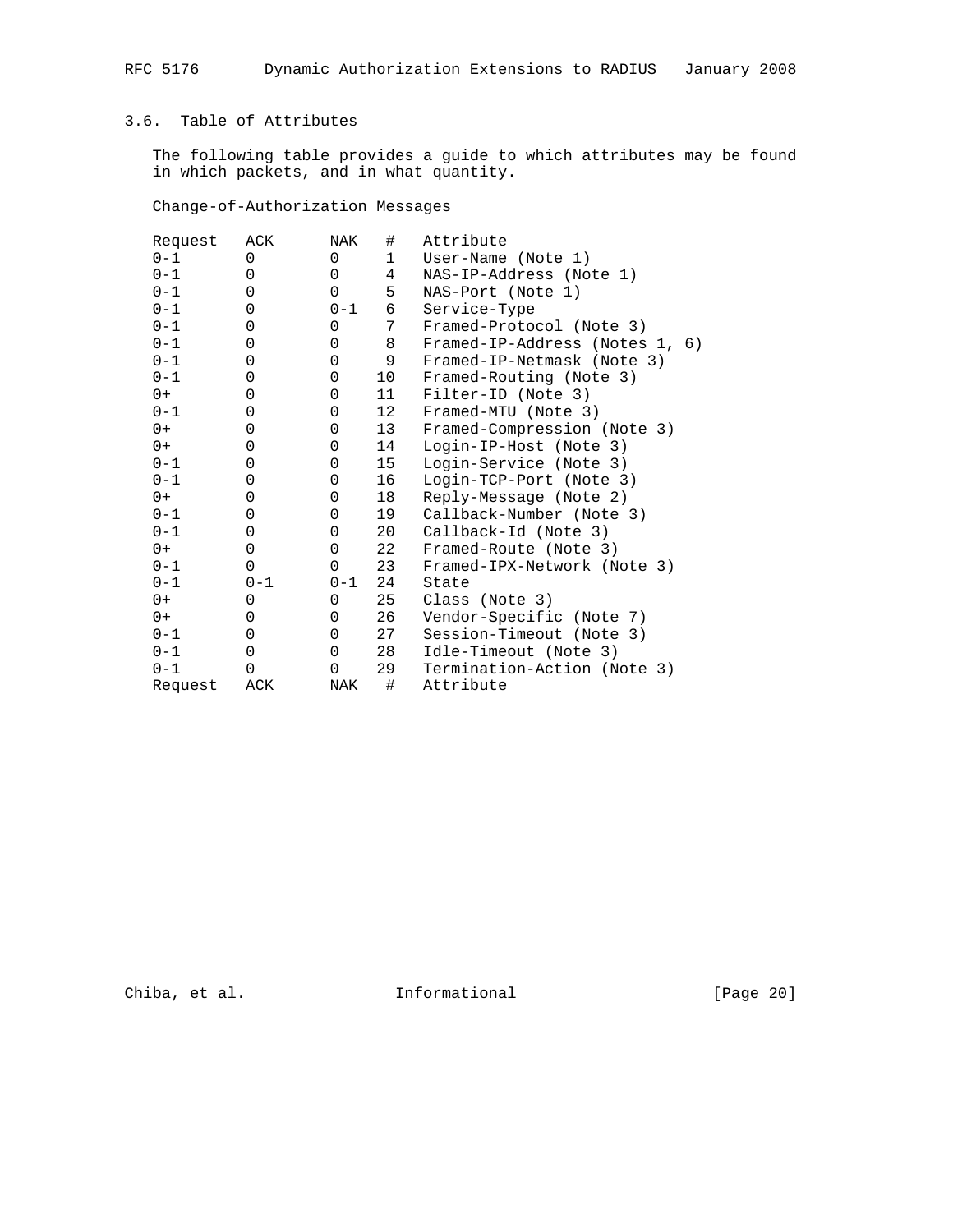| Request | ACK     | NAK                 | $\#$ | Attribute                         |
|---------|---------|---------------------|------|-----------------------------------|
| $0 - 1$ | 0       | 0                   | 30   | Called-Station-Id (Note 1)        |
| $0 - 1$ | 0       | 0                   | 31   | Calling-Station-Id (Note 1)       |
| $0 - 1$ | 0       | 0                   | 32   | NAS-Identifier (Note 1)           |
| $0+$    | $0+$    | $0+$                | 33   | Proxy-State                       |
| $0 - 1$ | 0       | 0                   | 34   | Login-LAT-Service (Note 3)        |
| $0 - 1$ | 0       | 0                   | 35   | Login-LAT-Node (Note 3)           |
| $0 - 1$ | 0       | 0                   | 36   | Login-LAT-Group (Note 3)          |
| $0 - 1$ | 0       | 0                   | 37   | Framed-AppleTalk-Link (Note 3)    |
| $0+$    | 0       | 0                   | 38   | Framed-AppleTalk-Network (Note 3) |
| $0 - 1$ | 0       | 0                   | 39   | Framed-AppleTalk-Zone (Note 3)    |
| $0 - 1$ | 0       | 0                   | 44   | Acct-Session-Id (Note 1)          |
| $0 - 1$ | 0       | 0                   | 50   | Acct-Multi-Session-Id (Note 1)    |
| $0 - 1$ | $0 - 1$ | $0 - 1$             | 55   | Event-Timestamp                   |
| $0+$    | 0       | 0                   | 56   | Egress-VLANID (Note 3)            |
| $0 - 1$ | 0       | 0                   | 57   | Ingress-Filters (Note 3)          |
| $0+$    | 0       | 0                   | 58   | Egress-VLAN-Name (Note 3)         |
| $0 - 1$ | 0       | 0                   | 59   | User-Priority-Table (Note 3)      |
| $0 - 1$ | 0       | 0                   | 61   | NAS-Port-Type (Note 3)            |
| $0 - 1$ | 0       | 0                   | 62   | Port-Limit (Note 3)               |
| $0 - 1$ | 0       | 0                   | 63   | Login-LAT-Port (Note 3)           |
| $0+$    | 0       | 0                   | 64   | Tunnel-Type (Note 5)              |
| $0+$    | 0       | 0                   | 65   | Tunnel-Medium-Type (Note 5)       |
| $0+$    | 0       | 0                   | 66   | Tunnel-Client-Endpoint (Note 5)   |
| $0+$    | 0       | 0                   | 67   | Tunnel-Server-Endpoint (Note 5)   |
| $0+$    | 0       | 0                   | 69   | Tunnel-Password (Note 5)          |
| $0 - 1$ | 0       | $\mathsf{O}\xspace$ | 71   | ARAP-Features (Note 3)            |
| $0 - 1$ | 0       | 0                   | 72   | ARAP-Zone-Access (Note 3)         |
| $0+$    | 0       | 0                   | 78   | Configuration-Token (Note 3)      |
| $0+$    | $0 - 1$ | $\mathsf{O}\xspace$ | 79   | EAP-Message (Note 2)              |
| $0 - 1$ | $0 - 1$ | $0 - 1$             | 80   | Message-Authenticator             |
| $0+$    | 0       | 0                   | 81   | Tunnel-Private-Group-ID (Note 5)  |
| $0+$    | 0       | 0                   | 82   | Tunnel-Assignment-ID (Note 5)     |
| $0+$    | 0       | 0                   | 83   | Tunnel-Preference (Note 5)        |
| $0 - 1$ | 0       | 0                   | 85   | Acct-Interim-Interval (Note 3)    |
| $0 - 1$ | 0       | 0                   | 87   | NAS-Port-Id (Note 1)              |
| $0 - 1$ | 0       | 0                   | 88   | Framed-Pool (Note 3)              |
| $0 - 1$ | 0       | 0                   | 89   | Chargeable-User-Identity (Note 1) |
| $0+$    | 0       | 0                   | 90   | Tunnel-Client-Auth-ID (Note 5)    |
| $0+$    | 0       | 0                   | 91   | Tunnel-Server-Auth-ID (Note 5)    |
| 0-1     | 0       | 0                   | 92   | NAS-Filter-Rule (Note 3)          |
| 0       | 0       | 0                   | 94   | Originating-Line-Info             |
| $0 - 1$ | 0       | 0                   | 95   | NAS-IPv6-Address (Note 1)         |
| $0 - 1$ | 0       | 0                   | 96   | Framed-Interface-Id (Notes 1, 6)  |
| $0+$    | 0       | 0                   | 97   | Framed-IPv6-Prefix (Notes 1, 6)   |
| $0+$    | 0       | 0                   | 98   | Login-IPv6-Host (Note 3)          |
| $0+$    | 0       | 0                   | 99   | Framed-IPv6-Route (Note 3)        |
| Request | ACK     | <b>NAK</b>          | $\#$ | Attribute                         |
|         |         |                     |      |                                   |

Chiba, et al. 1nformational 1999 [Page 21]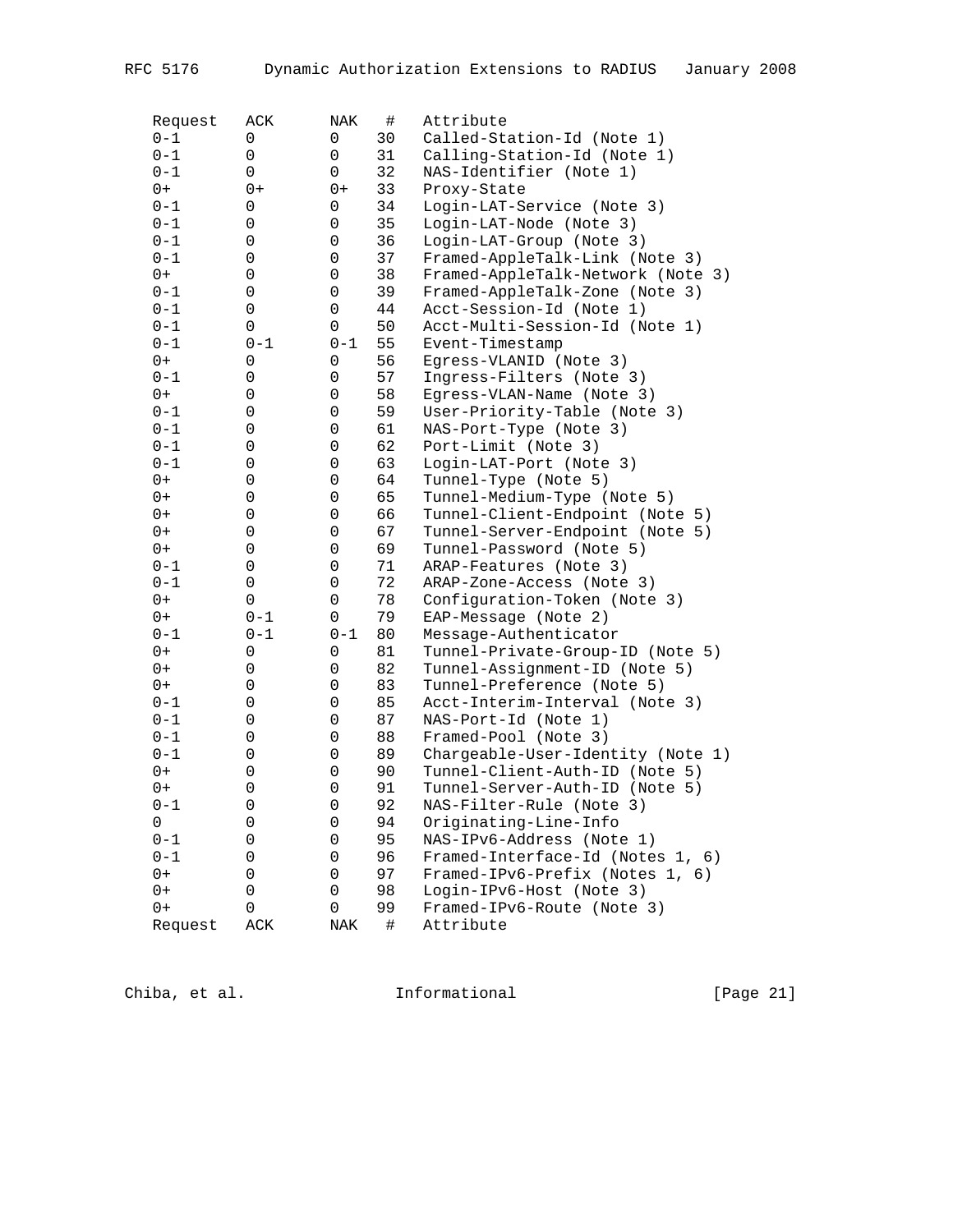| Request             | ACK         | NAK            | $\#$         | Attribute                         |
|---------------------|-------------|----------------|--------------|-----------------------------------|
| $0 - 1$             | $\Omega$    | 0              | 100          | Framed-IPv6-Pool (Note 3)         |
| $\Omega$            | $\Omega$    | $0+$           | 101          | Error-Cause                       |
| $0+$                | $\Omega$    | $\overline{0}$ | 123          | Delegated-IPv6-Prefix (Note 3)    |
| Request             | ACK         | NAK            | #            | Attribute                         |
| Disconnect Messages |             |                |              |                                   |
| Request             | ACK         | NAK            | #            | Attribute                         |
| $0 - 1$             | 0           | 0              | $\mathbf{1}$ | User-Name (Note 1)                |
| $0 - 1$             | 0           | 0              | 4            | NAS-IP-Address (Note 1)           |
| $0 - 1$             | 0           | 0              | 5            | NAS-Port (Note 1)                 |
| 0                   | 0           | 0              | 6            | Service-Type                      |
| 0                   | $\mathbf 0$ | $\mathbf 0$    | 8            | Framed-IP-Address (Note 1)        |
| $0+$                | $\mathbf 0$ | 0              | 18           | Reply-Message (Note 2)            |
| 0                   | $\mathbf 0$ | 0              | 24           | State                             |
| $0+$                | $\mathbf 0$ | 0              | 25           | Class (Note 4)                    |
| $0+$                | $\mathbf 0$ | 0              | 26           | Vendor-Specific (Note 7)          |
| $0 - 1$             | 0           | 0              | 30           | Called-Station-Id (Note 1)        |
| $0 - 1$             | $\mathbf 0$ | 0              | 31           | Calling-Station-Id (Note 1)       |
| $0 - 1$             | $\Omega$    | $\mathbf 0$    | 32           | NAS-Identifier (Note 1)           |
| $0+$                | $0+$        | $0+$           | 33           | Proxy-State                       |
| $0 - 1$             | $\mathbf 0$ | $\mathbf 0$    | 44           | Acct-Session-Id (Note 1)          |
| $0 - 1$             | $0 - 1$     | $\mathbf 0$    | 49           | Acct-Terminate-Cause              |
| $0 - 1$             | $\mathbf 0$ | $\mathbf 0$    | 50           | Acct-Multi-Session-Id (Note 1)    |
| $0 - 1$             | $0 - 1$     | $0 - 1$        | 55           | Event-Timestamp                   |
| $\Omega$            | $\Omega$    | $\mathbf 0$    | 61           | NAS-Port-Type                     |
| $0+$                | $0 - 1$     | $\Omega$       | 79           | EAP-Message (Note 2)              |
| $0 - 1$             | $0 - 1$     | $0 - 1$        | 80           | Message-Authenticator             |
| $0 - 1$             | $\mathbf 0$ | $\mathbf 0$    | 87           | NAS-Port-Id (Note 1)              |
| $0 - 1$             | $\mathbf 0$ | $\mathbf 0$    | 89           | Chargeable-User-Identity (Note 1) |
| $0 - 1$             | $\mathbf 0$ | $\mathbf 0$    | 95           | NAS-IPv6-Address (Note 1)         |
| 0                   | $\mathbf 0$ | $\mathbf 0$    | 96           | Framed-Interface-Id (Note 1)      |
| 0                   | 0           | $\mathbf 0$    | 97           | Framed-IPv6-Prefix (Note 1)       |
| $\Omega$            | $\Omega$    | $0+$           | 101          | Error-Cause                       |
| Request             | ACK         | NAK            | #            | Attribute                         |

The following defines the meaning of the above table entries:

0 This attribute MUST NOT be present in packet.

- 0-1 Zero or one instance of this attribute MAY be present in packet.
- 1 Exactly one instance of this attribute MUST be present in packet.

Chiba, et al. 1nformational [Page 22]

 <sup>0+</sup> Zero or more instances of this attribute MAY be present in packet.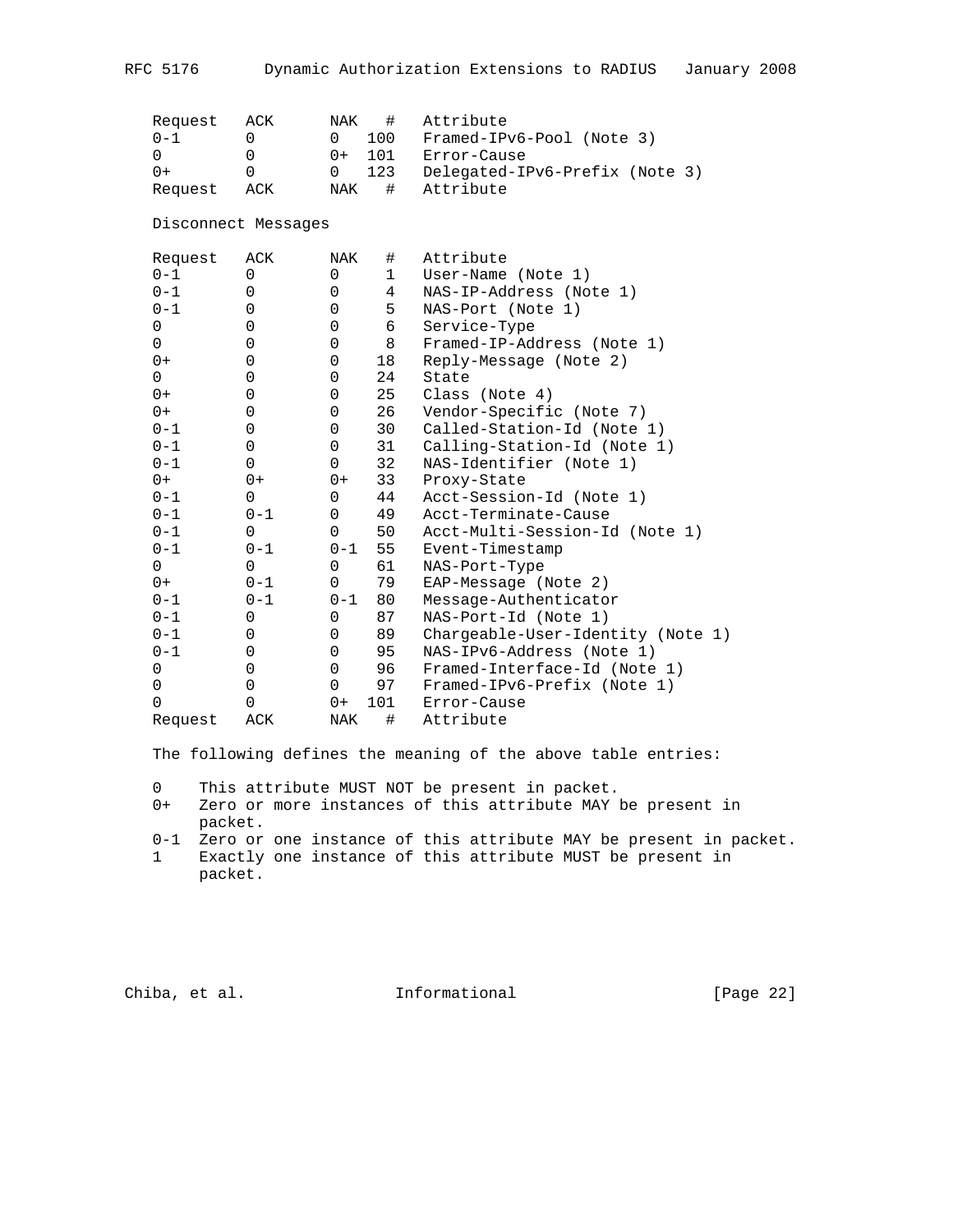(Note 1) Where NAS or session identification attributes are included in Disconnect-Request or CoA-Request packets, they are used for identification purposes only. These attributes MUST NOT be used for purposes other than identification (e.g., within CoA-Request packets to request authorization changes).

 (Note 2) The Reply-Message Attribute is used to present a displayable message to the user. The message is only displayed as a result of a successful Disconnect-Request or CoA-Request (where a Disconnect-ACK or CoA-ACK is subsequently sent). Where Extension Authentication Protocol (EAP) is used for authentication, an EAP- Message/Notification-Request Attribute is sent instead, and Disconnect-ACK or CoA-ACK packets contain an EAP- Message/Notification-Response Attribute.

 (Note 3) When included within a CoA-Request, these attributes represent an authorization change request. When one of these attributes is omitted from a CoA-Request, the NAS assumes that the attribute value is to remain unchanged. Attributes included in a CoA-Request replace all existing values of the same attribute(s).

 (Note 4) When included within a successful Disconnect-Request (where a Disconnect-ACK is subsequently sent), the Class Attribute SHOULD be sent unmodified by the NAS to the RADIUS accounting server in the Accounting Stop packet. If the Disconnect-Request is unsuccessful, then the Class Attribute is not processed.

 (Note 5) When included within a CoA-Request, these attributes represent an authorization change request. Where tunnel attributes are included within a successful CoA-Request, all existing tunnel attributes are removed and replaced by the new attribute(s).

 (Note 6) Since the Framed-IP-Address, Framed-IPv6-Prefix, and Framed-Interface-Id attributes are used for session identification, renumbering cannot be accomplished by including values of these attributes within a CoA-Request. Instead, a CoA-Request including a Service-Type Attribute with a value of "Authorize Only" is sent; new values can be supplied in an Access-Accept sent in response to the ensuing Access-Request. Note that renumbering will not be possible in all situations. For example, in order to change an IP address, IPCP or IPv6CP re-negotiation could be required, which is not supported by all PPP implementations.

 (Note 7) Within Disconnect-Request packets, Vendor-Specific Attributes (VSAs) MAY be used for session identification. Within CoA-Request packets, VSAs MAY be used for either session identification or authorization change. However, the same Attribute MUST NOT be used for both purposes simultaneously.

Chiba, et al. 1nformational [Page 23]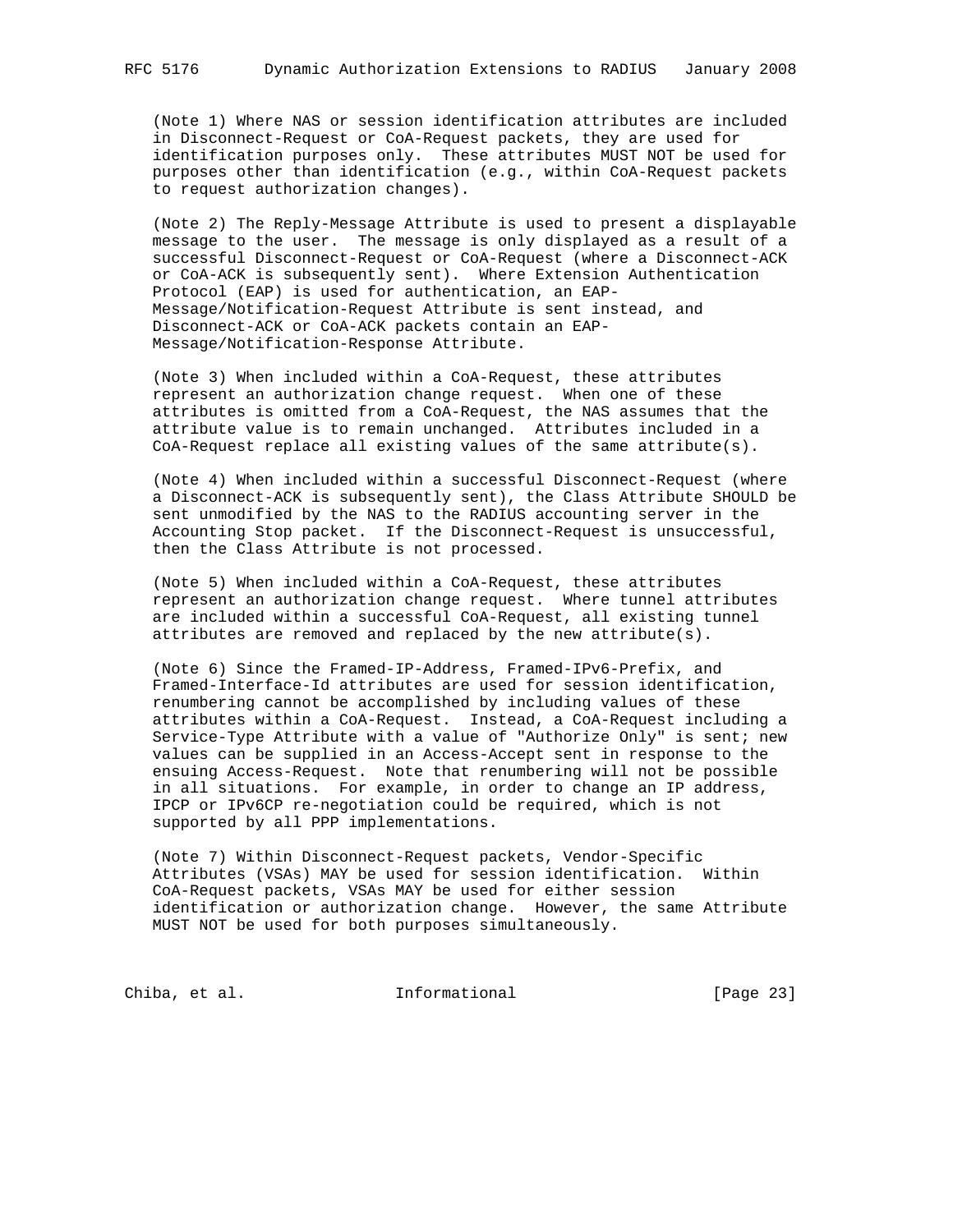# 4. Diameter Considerations

 Due to differences in handling change-of-authorization requests in RADIUS and Diameter, it may be difficult or impossible for a Diameter/RADIUS gateway to successfully translate a Diameter Re-Auth-Request (RAR) to a CoA-Request and vice versa. For example, since a CoA-Request only initiates an authorization change but does not initiate re-authentication, a RAR command containing a Re-Auth-Request-Type AVP with value "AUTHORIZE\_AUTHENTICATE" cannot be directly translated to a CoA-Request. A Diameter/RADIUS gateway receiving a CoA-Request containing authorization changes will need to translate this into two Diameter exchanges. First, the Diameter/RADIUS gateway will issue a RAR command including a Session-Id AVP and a Re-Auth-Request-Type AVP with value "AUTHORIZE ONLY". Then the Diameter/RADIUS gateway will respond to the ensuing access request with a response including the authorization attributes gleaned from the CoA-Request. To enable translation, the CoA-Request SHOULD include a Acct-Session-Id Attribute. If the Diameter client uses the same Session-Id for both authorization and accounting, then the Diameter/RADIUS gateway can copy the contents of the Acct- Session-Id Attribute into the Session-Id AVP; otherwise, it will need to map the Acct-Session-Id value to an equivalent Session-Id for use within a RAR command.

 Where an Acct-Session-Id Attribute is not present in a CoA-Request or Disconnect-Request, a Diameter/RADIUS gateway will either need to determine the appropriate Acct-Session-Id or, if it cannot do so, it can send a CoA-NAK or Disconnect-NAK in reply, possibly including an Error-Cause Attribute with a value of 508 (Multiple Session Selection Unsupported).

 To simplify translation between RADIUS and Diameter, Dynamic Authorization Clients can include a Service-Type Attribute with value "Authorize Only" within a CoA-Request, as described in Section 3.2. A Diameter/RADIUS gateway receiving a CoA-Request containing a Service-Type Attribute with a value "Authorize Only" translates this to a RAR with Re-Auth-Request-Type AVP with value "AUTHORIZE ONLY". The received RAA is then translated to a CoA-NAK with a Service-Type Attribute with value "Authorize Only". If the Result-Code AVP in the RAA has a value in the success category, then an Error-Cause Attribute with value "Request Initiated" is included in the CoA-NAK. If the Result-Code AVP in the RAA has a value indicating a Protocol Error or a Transient or Permanent Failure, then an alternate Error- Cause Attribute is returned as suggested below.

 Within Diameter, a server can request that a session be aborted by sending an Abort-Session-Request (ASR), identifying the session to be terminated using Session-ID and User-Name AVPs. The ASR command is

Chiba, et al. 1nformational [Page 24]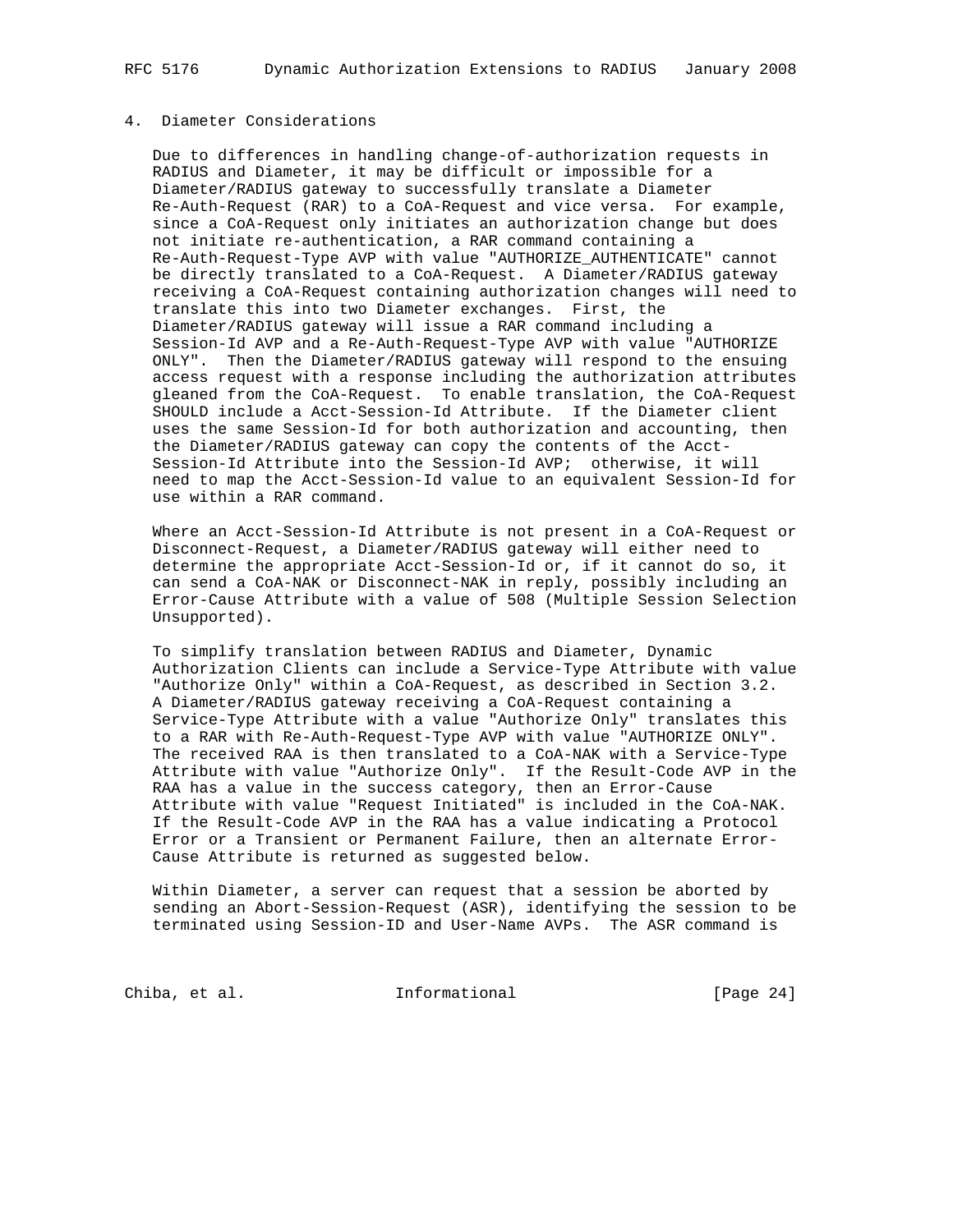translated to a Disconnect-Request containing Acct-Session-Id and User-Name attributes. If the Diameter client utilizes the same Session-Id in both authorization and accounting, then the value of the Session-ID AVP may be placed in the Acct-Session-Id Attribute; otherwise the value of the Session-ID AVP will need to be mapped to an appropriate Acct-Session-Id Attribute. To enable translation of a Disconnect-Request to an ASR, an Acct-Session-Id Attribute SHOULD be present.

 If the Diameter client utilizes the same Session-Id in both authorization and accounting, then the value of the Acct-Session-Id Attribute may be placed into the Session-ID AVP within the ASR; otherwise the value of the Acct-Session-Id Attribute will need to be mapped to an appropriate Session-ID AVP.

 An Abort-Session-Answer (ASA) command is sent in response to an ASR in order to indicate the disposition of the request. A Diameter/RADIUS gateway receiving a Disconnect-ACK translates this to an ASA command with a Result-Code AVP of "DIAMETER\_SUCCESS". A Disconnect-NAK received from the NAS is translated to an ASA command with a Result-Code AVP that depends on the value of the Error-Cause Attribute. Suggested translations between Error-Cause Attribute values and Result-Code AVP values are included below:

| #   | Error-Cause Attribute Value Result-Code AVP             |                                  |
|-----|---------------------------------------------------------|----------------------------------|
| 201 | Residual Session Context                                | DIAMETER_SUCCESS                 |
|     | Removed                                                 |                                  |
| 202 | Invalid EAP Packet<br>(Ignored)                         | DIAMETER LIMITED SUCCESS         |
| 401 | Unsupported Attribute                                   | DIAMETER AVP UNSUPPORTED         |
| 402 | Missing Attribute                                       | DIAMETER MISSING AVP             |
| 403 | NAS Identification<br>Mismatch                          | DIAMETER_REALM_NOT_SERVED        |
| 404 |                                                         |                                  |
|     | Invalid Request                                         | DIAMETER UNABLE TO COMPLY        |
| 405 | Unsupported Service                                     | DIAMETER_COMMAND_UNSUPPORTED     |
| 406 | Unsupported Extension                                   | DIAMETER_APPLICATION_UNSUPPORTED |
| 407 | Invalid Attribute Value                                 | DIAMETER_INVALID_AVP_VALUE       |
| 501 | Administratively<br>Prohibited                          | DIAMETER AUTHORIZATION REJECTED  |
| 502 | Request Not Routable (Proxy) DIAMETER_UNABLE_TO_DELIVER |                                  |
| 503 | Session Context Not Found                               | DIAMETER_UNKNOWN_SESSION_ID      |
| 504 | Session Context Not<br>Removable                        | DIAMETER AUTHORIZATION REJECTED  |
| 505 | Other Proxy Processing<br>Error                         | DIAMETER UNABLE TO COMPLY        |
| 506 | Resources Unavailable                                   | DIAMETER RESOURCES EXCEEDED      |
| 507 | Request Initiated                                       | DIAMETER SUCCESS                 |
|     |                                                         |                                  |

Chiba, et al. 1nformational [Page 25]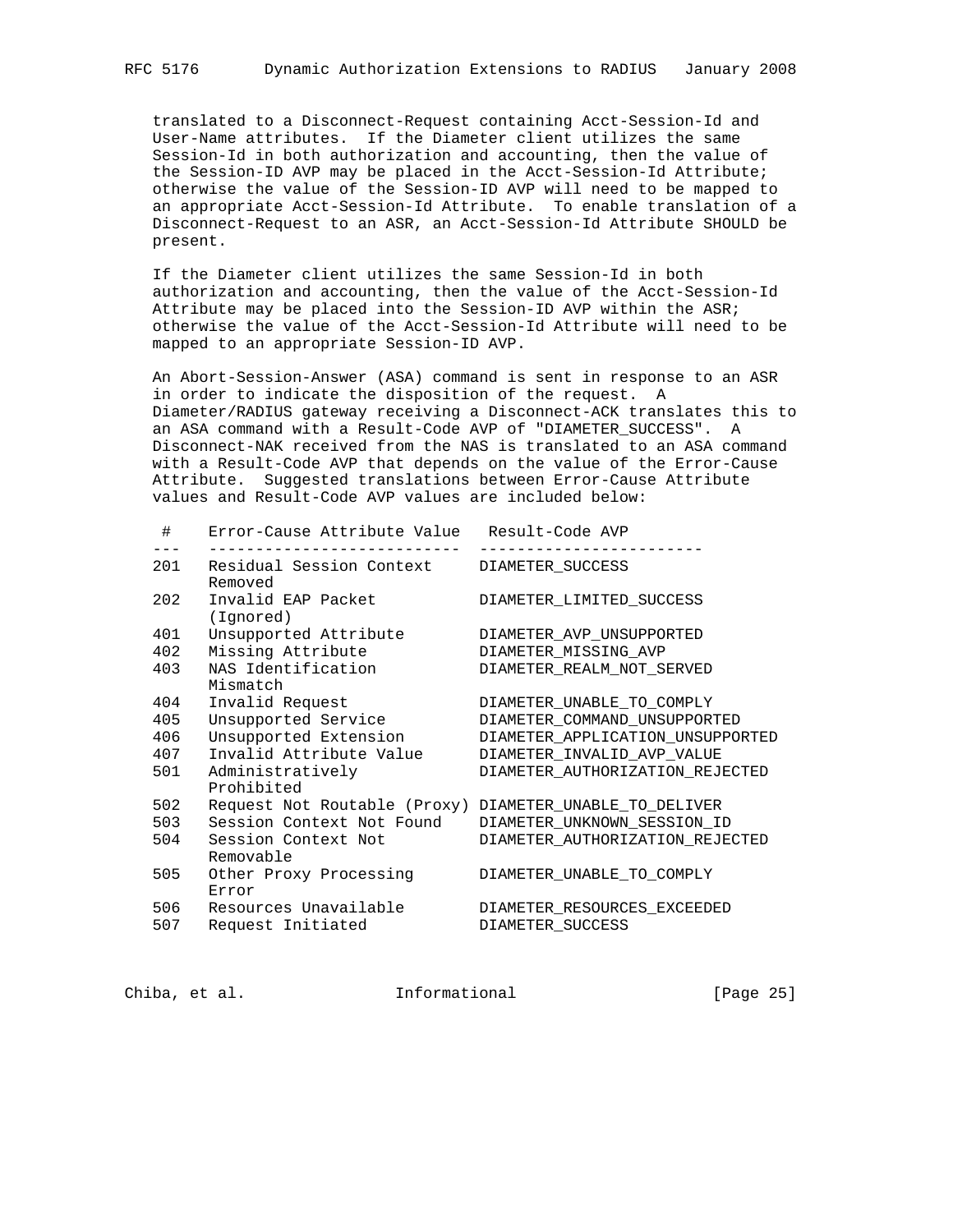Since both the ASR/ASA and Disconnect-Request/Disconnect- NAK/Disconnect-ACK exchanges involve just a request and response, inclusion of an "Authorize Only" Service-Type within a Disconnect- Request is not needed to assist in Diameter/RADIUS translation, and may make translation more difficult. As a result, as noted in Section 3.2, the Service-Type Attribute MUST NOT be used within a Disconnect-Request.

5. IANA Considerations

 This document uses the RADIUS [RFC2865] namespace; see <http://www.iana.org/assignments/radius-types>. In addition to the allocations already made in [RFC3575] and [RFC3576], this specification allocates additional values of the Error-Cause Attribute (101):

- # Value
- $- -$
- 407 Invalid Attribute Value 508 Multiple Session Selection Unsupported
- 6. Security Considerations

### 6.1. Authorization Issues

 Where a NAS is shared by multiple providers, it is undesirable for one provider to be able to send Disconnect-Requests or CoA-Requests affecting the sessions of another provider.

 A Dynamic Authorization Server MUST silently discard Disconnect- Request or CoA-Request packets from untrusted sources. In situations where the Dynamic Authorization Client is co-resident with a RADIUS authentication or accounting server, a proxy MAY perform a "reverse path forwarding" (RPF) check to verify that a Disconnect-Request or CoA-Request originates from an authorized Dynamic Authorization Client. In addition, it SHOULD be possible to explicitly authorize additional sources of Disconnect-Request or CoA-Request packets relating to certain classes of sessions. For example, a particular source can be explicitly authorized to send CoA-Request packets relating to users within a set of realms.

 To perform the RPF check, the Dynamic Authorization Server uses the session identification attributes included in Disconnect-Request or CoA-Request packets, in order to determine the RADIUS server(s) to which an equivalent Access-Request could be routed. If the source address of the Disconnect-Request or CoA-Request is within this set, then the CoA-Request or Disconnect-Request is forwarded; otherwise it MUST be silently discarded.

Chiba, et al. **Informational** [Page 26]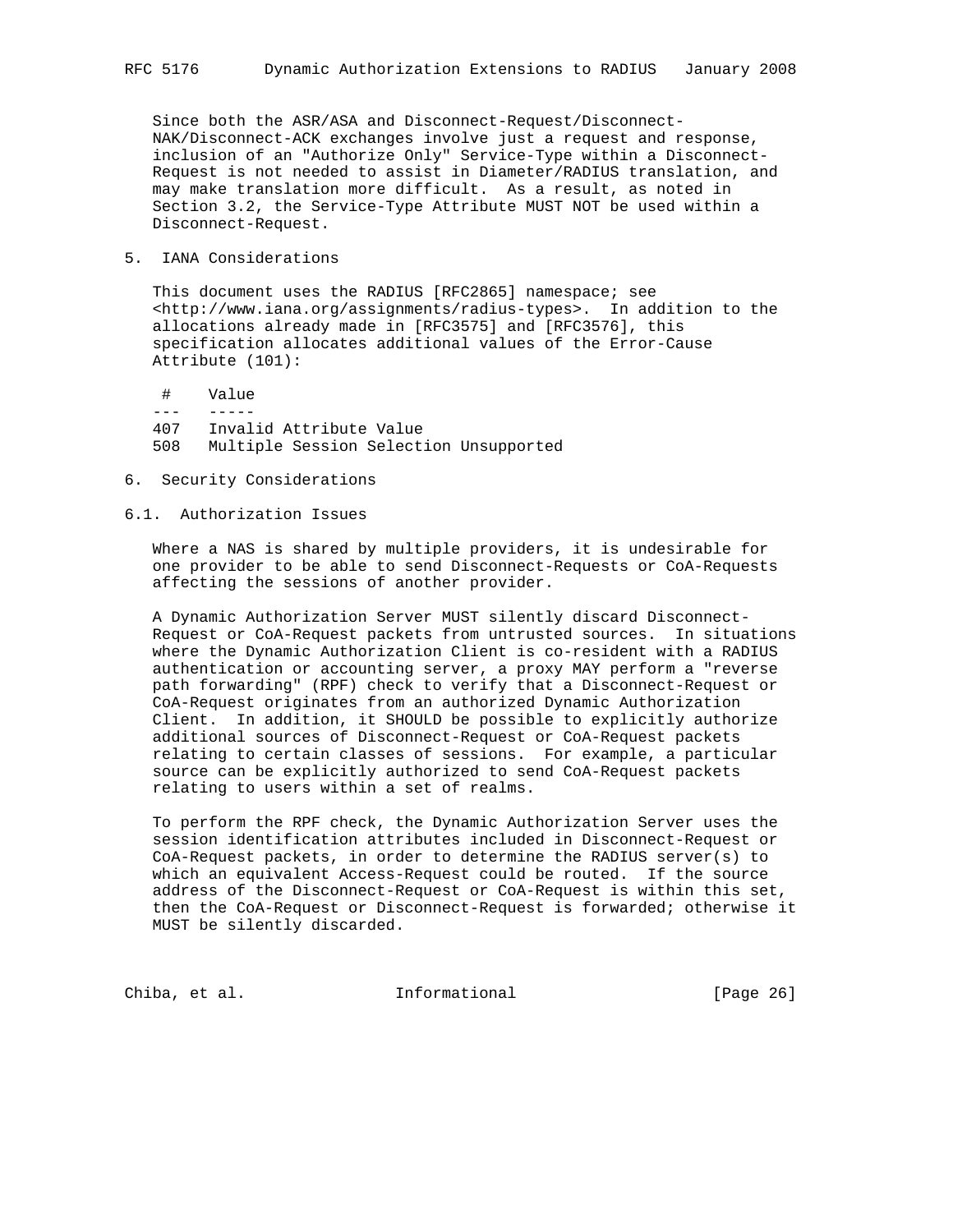Typically, the Dynamic Authorization Server will extract the realm from the Network Access Identifier [RFC4282] included within the User-Name or Chargeable-User-Identity Attribute, and determine the corresponding RADIUS servers in the realm routing tables. If the Dynamic Authorization Server maintains long-term session state, it MAY perform the authorization check based on the session identification attributes in the CoA-Request. The session identification attributes can be used to tie a session to a particular proxy or set of proxies, as with the NAI realm.

 Where no proxy is present, the RPF check can only be performed by the NAS if it maintains its own a realm routing table. If the NAS does not maintain a realm routing table (e.g., it selects forwarding proxies based on primary/secondary configuration and/or liveness checks), then an RPF check cannot be performed.

 Since authorization to send a Disconnect-Request or CoA-Request is determined based on the source address and the corresponding shared secret, the Dynamic Authorization Server SHOULD configure a different shared secret for each Dynamic Authorization Client.

### 6.2. IPsec Usage Guidelines

 In addition to security vulnerabilities unique to Disconnect or CoA packets, the protocol exchanges described in this document are susceptible to the same vulnerabilities as RADIUS [RFC2865]. It is RECOMMENDED that IPsec be employed to afford better security, utilizing the profile described in [RFC3579], Section 4.2.

 For Dynamic Authorization Servers implementing this specification, the IPsec policy would be "Require IPsec, from any to me, destination port UDP 3799". This causes the Dynamic Authorization Server to require use of IPsec. If some Dynamic Authorization Clients do not support IPsec, then a more granular policy will be required: "Require IPsec, from IPsec-Capable-DAC to me".

 For Dynamic Authorization Clients implementing this specification, the IPsec policy would be "Initiate IPsec, from me to any, destination port UDP 3799". This causes the Dynamic Authorization Client to initiate IPsec when sending Dynamic Authorization traffic to any Dynamic Authorization Server. If some Dynamic Authorization Servers contacted by the Dynamic Authorization Client do not support IPsec, then a more granular policy will be required, such as "Initiate IPsec, from me to IPsec-Capable-DAS, destination port UDP 3799".

Chiba, et al. 1nformational [Page 27]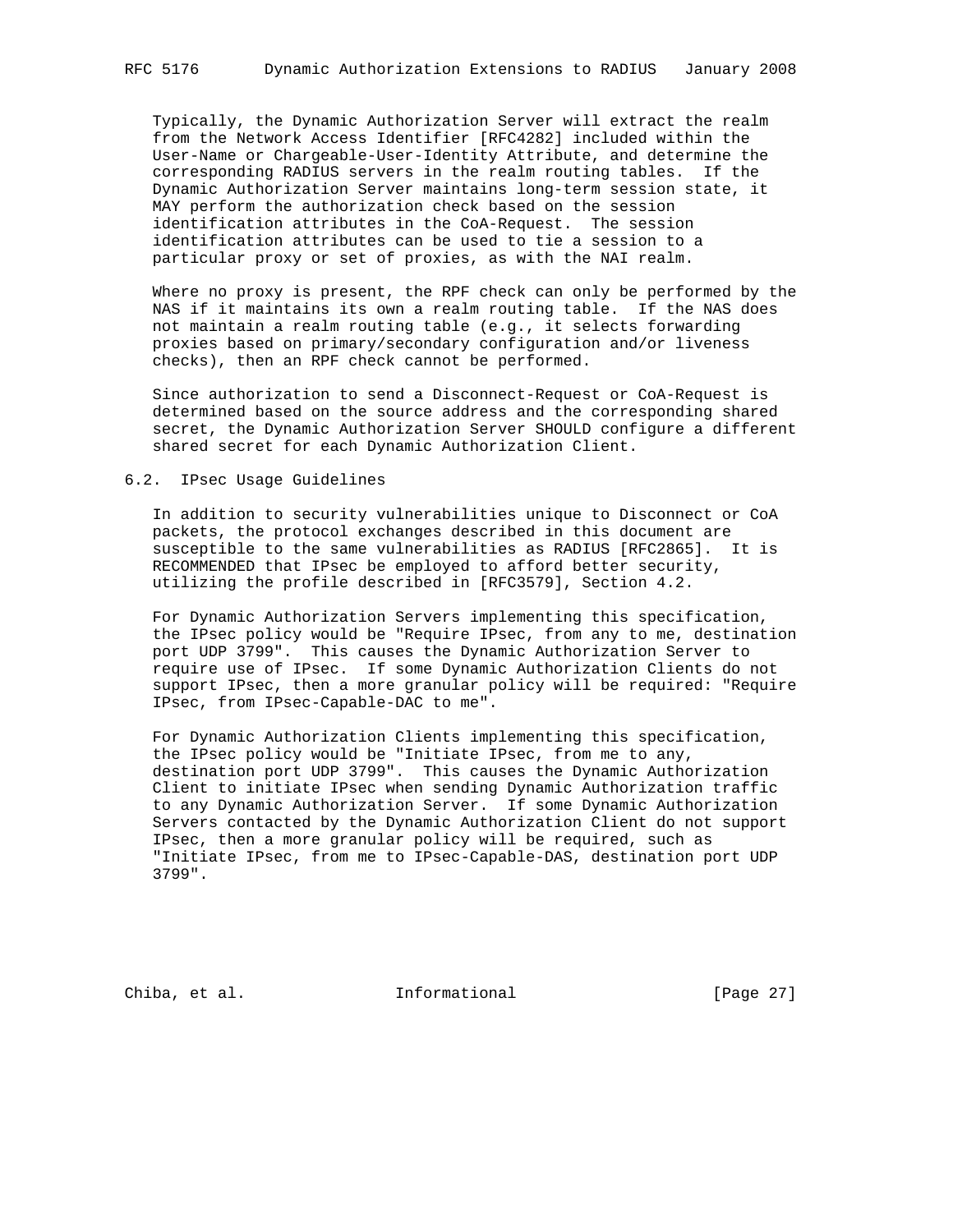#### 6.3. Replay Protection

 Where IPsec replay protection is not used, an Event-Timestamp (55) [RFC2869] Attribute SHOULD be included within CoA-Request and Disconnect-Request packets, and MAY be included within CoA-ACK, CoA- NAK, Disconnect-ACK, and Disconnect-NAK packets.

 When the Event-Timestamp Attribute is present, both the Dynamic Authorization Server and the Dynamic Authorization Client MUST check that the Event-Timestamp Attribute is current within an acceptable time window. If the Event-Timestamp Attribute is not current, then the packet MUST be silently discarded. This implies the need for loose time synchronization within the network, which can be achieved by a variety of means, including Simple Network Time Protocol (SNTP), as described in [RFC4330]. Implementations SHOULD be configurable to discard CoA-Request or Disconnect-Request packets not containing an Event-Timestamp Attribute.

 If the Event-Timestamp Attribute is included, it represents the time at which the original packet was sent, and therefore it SHOULD NOT be updated when the packet is retransmitted. If the Event-Timestamp Attribute is not updated, this implies that the Identifier is not changed in retransmitted packets. As a result, the ability to detect replay within the time window is dependent on support for duplicate detection within that same window. As noted in Section 2.3, duplicate detection is REQUIRED for Dynamic Authorization Servers implementing this specification.

 The time window used for duplicate detection MUST be the same as the window used to detect a stale Event-Timestamp Attribute. Since the RADIUS Identifier cannot be repeated within the selected time window, no more than 256 Requests can be accepted within the time window. As a result, the chosen time window will depend on the expected maximum volume of CoA/Disconnect-Requests, so that unnecessary discards can be avoided. A default time window of 300 seconds should be adequate in many circumstances.

7. Example Traces

Disconnect Request with User-Name:

0: xxxx xxxx xxxx xxxx 2801 001c 1b23 .B.....\$.-(....# 16: 624c 3543 ceba 55f1 be55 a714 ca5e 0108 bL5C..U..U...^.. 32: 6d63 6869 6261

Chiba, et al. 1nformational [Page 28]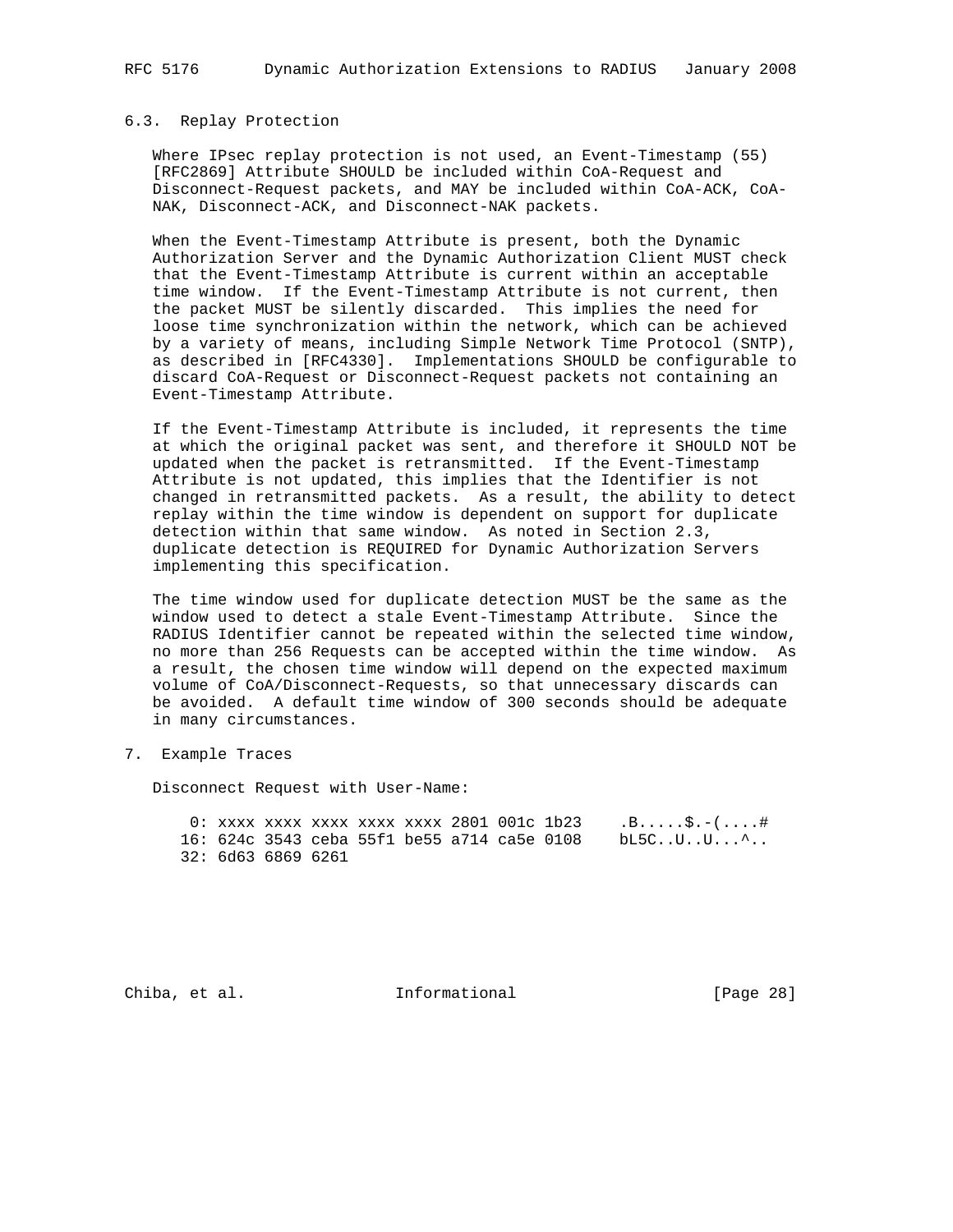Disconnect Request with Acct-Session-ID:

|                         |  |  |  |                                             | $0:$ xxxx xxxx xxxx xxxx xxxx 2801 001e ad0d $0.$ B $\sim$ . ( |
|-------------------------|--|--|--|---------------------------------------------|----------------------------------------------------------------|
|                         |  |  |  | 16: 8e53 55b6 bd02 a0cb ace6 4e38 77bd 2c0a | .SUN8w. <i>.</i> .                                             |
| 32: 3930 3233 3435 3637 |  |  |  |                                             | 90234567                                                       |

Disconnect Request with Framed-IP-Address:

```
0: xxxx xxxx xxxx xxxx 2801 001a 0bda .B....."2.(.....
16: 33fe 765b 05f0 fd9c c32a 2f6b 5182 0806 3.v[.....*/kQ...
32: 0a00 0203
```
- 8. References
- 8.1. Normative References
	- [RFC1321] Rivest, R., "The MD5 Message-Digest Algorithm", RFC 1321, April 1992.
	- [RFC2119] Bradner, S., "Key words for use in RFCs to Indicate Requirement Levels", RFC 2119, March 1997.
	- [RFC2865] Rigney, C., Rubens, A., Simpson, W. and S. Willens, "Remote Authentication Dial In User Service (RADIUS)", RFC 2865, June 2000.
	- [RFC2866] Rigney, C., "RADIUS Accounting", RFC 2866, June 2000.
	- [RFC2869] Rigney, C., Willats W. and P. Calhoun, "RADIUS Extensions", RFC 2869, June 2000.
	- [RFC3162] Aboba, B., Zorn, G. and D. Mitton, "RADIUS and IPv6", RFC 3162, August 2001.
	- [RFC3575] Aboba, B., "IANA Considerations for RADIUS", RFC 3575, July 2003.
	- [RFC3579] Aboba, B. and P. Calhoun, "RADIUS Support for Extensible Authentication Protocol (EAP)", RFC 3579, September 2003.
	- [RFC4282] Aboba, B., Beadles, M., Arkko, J. and P. Eronen, "The Network Access Identifier", RFC 4282, December 2005.

Chiba, et al. 1nformational [Page 29]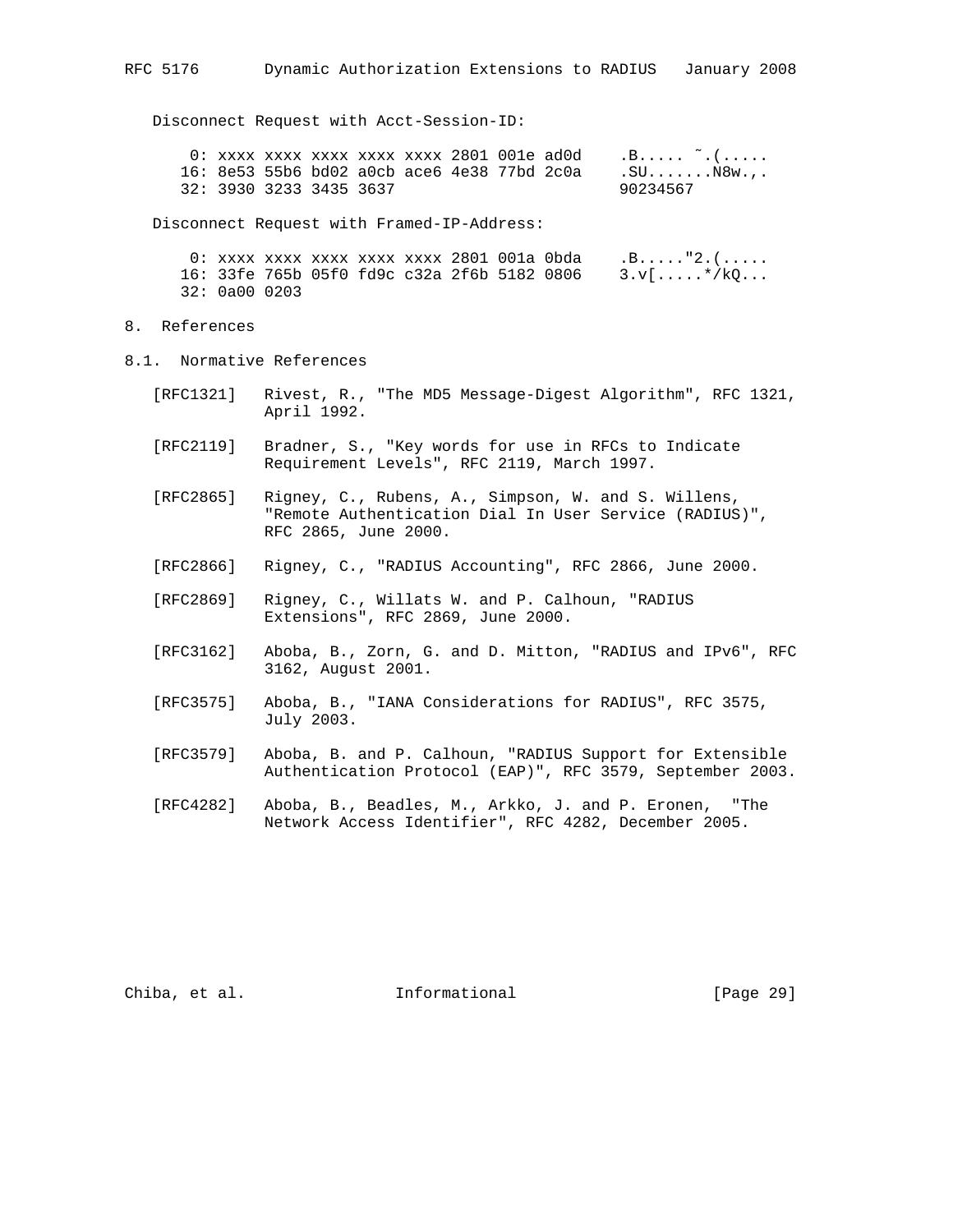RFC 5176 Dynamic Authorization Extensions to RADIUS January 2008

# 8.2. Informative References

- [MD5Attack] Dobbertin, H., "The Status of MD5 After a Recent Attack", CryptoBytes Vol.2 No.2, Summer 1996.
- [RFC2868] Zorn, G., Leifer, D., Rubens, A., Shriver, J., Holdrege, M. and I. Goyret, "RADIUS Attributes for Tunnel Protocol Support", RFC 2868, June 2000.
- [RFC3539] Aboba, B. and J. Wood, "Authentication, Authorization and Accounting Transport Profile", RFC 3539, June 2003.
- [RFC3576] Chiba, M., Dommety, G., Eklund, M., Mitton, D. and B. Aboba, "Dynamic Authorization Extensions to Remote Authentication Dial In User Service (RADIUS)", RFC 3576, July 2003.
- [RFC3588] Calhoun, P., Loughney, J., Guttman, E., Zorn, G. and J. Arkko, "Diameter Base Protocol", RFC 3588, September 2003.
- [RFC4330] Mills, D., "Simple Network Time Protocol (SNTP) Version 4 for IPv4, IPv6 and OSI", RFC 4330, January 2006.
- [RFC4372] Adrangi, F., Lior, A., Korhonen, J. and J. Loughney, "Chargeable User Identity", RFC 4372, January 2006.
- [RFC4675] Congdon, P., Sanchez, M. and B. Aboba, "RADIUS Attributes for Virtual LAN and Priority Support", RFC 4675, September 2006.
- [RFC4818] Salowey, J. and R. Droms, "RADIUS Delegated-IPv6-Prefix Attribute", RFC 4818, April 2007.
- [RFC4849] Congdon, P., Sanchez, M. and B. Aboba, "RADIUS Filter Rule Attribute", RFC 4849, April 2007.
- 9. Acknowledgments

 This protocol was first developed and distributed by Ascend Communications. Example code was distributed in their free server kit.

 The authors would like to acknowledge valuable suggestions and feedback from Avi Lior, Randy Bush, Steve Bellovin, Glen Zorn, Mark Jones, Claudio Lapidus, Anurag Batta, Kuntal Chowdhury, Tim Moore, Russ Housley, Joe Salowey, Alan DeKok, and David Nelson.

Chiba, et al. 1nformational [Page 30]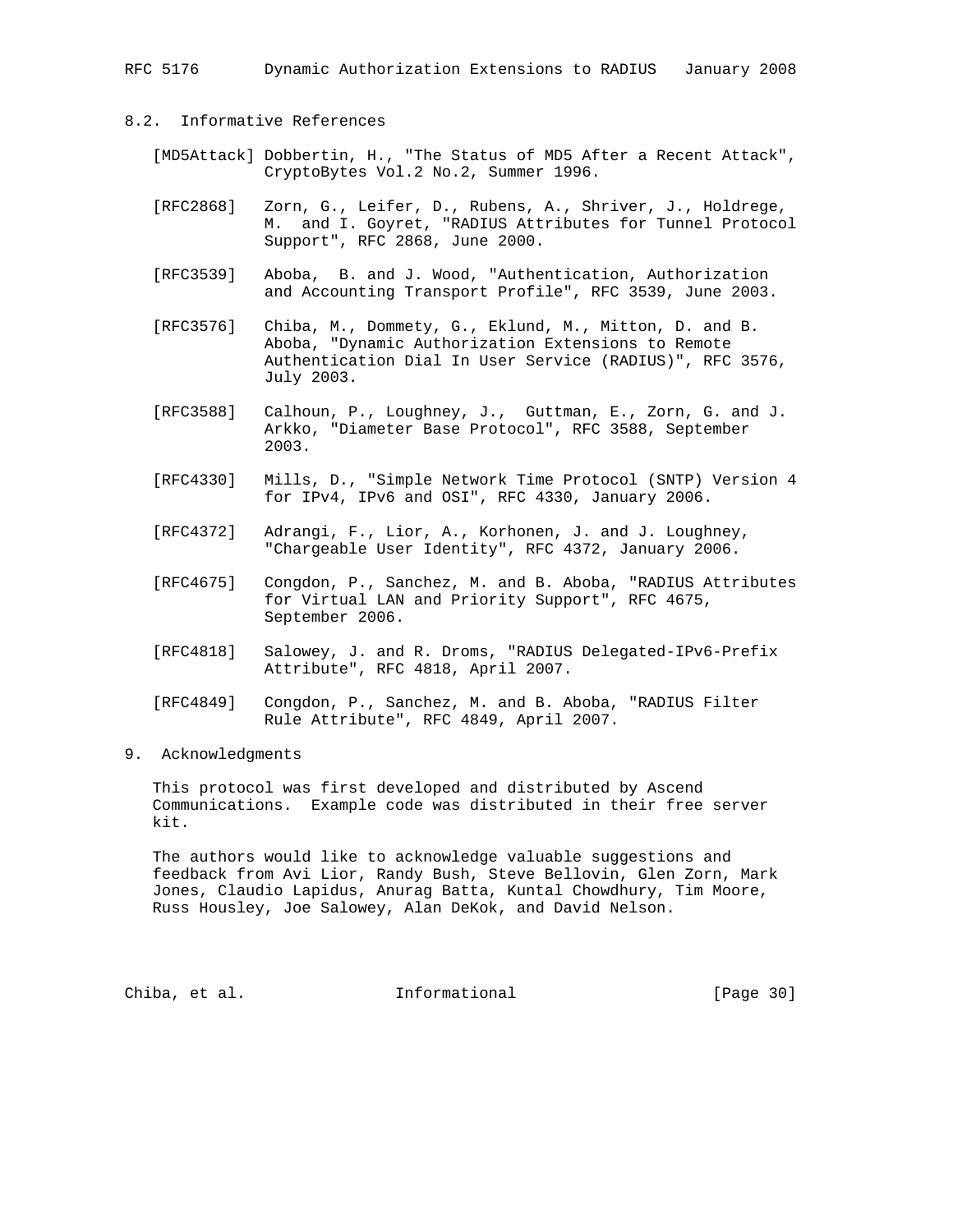# Appendix A. Changes from RFC 3576

 This Appendix lists the major changes between [RFC3576] and this document. Minor changes, including style, grammar, spelling, and editorial changes, are not mentioned here.

 o The term "Dynamic Authorization Client" is used instead of RADIUS server where it applies to the originator of CoA-Request and Disconnect-Request packets. The term "Dynamic Authorization Server" is used instead of NAS where it applies to the receiver of CoA- Request and Disconnect-Request packets. Definitions of these terms have been added (Section 1.3).

- o Added requirement for duplicate detection on the Dynamic Authorization Server (Section 2.3).
- o Clarified expected behavior when session identification attributes match more than one session (Sections 2.3, 3, 3.5, 4).
- o Added Chargeable-User-Identity as a session identification attribute. Removed NAS-Port-Type as a session identification attribute (Section 3).
- o Added recommendation that an Acct-Session-Id or Acct-Multi- Session-Id Attribute be included in an Access-Request (Section 3).
- o Added discussion of scenarios in which the "Dynamic Authorization Client" and RADIUS server are not co-located (Section 3).
- o Added details relating to handling of the Proxy-State Attribute (Section 3.1).
- o Added clarification that support for a Service-Type Attribute with value "Authorize Only" is optional on both the NAS and Dynamic Authorization Client (Section 3.2). Use of the Service-Type Attribute within a Disconnect-Request is prohibited (Sections 3.2, 3.6).
- o Added requirement for inclusion of the State Attribute in CoA- Request packets including a Service-Type Attribute with a value of "Authorize Only" (Section 3.3).
- o Added clarification on the calculation of the Message- Authenticator Attribute (Section 3.4).
- o Additional Error-Cause Attribute values are allocated for Invalid Attribute Value (407) and Multiple Session Selection Identification (508) (Sections 3.5, 4).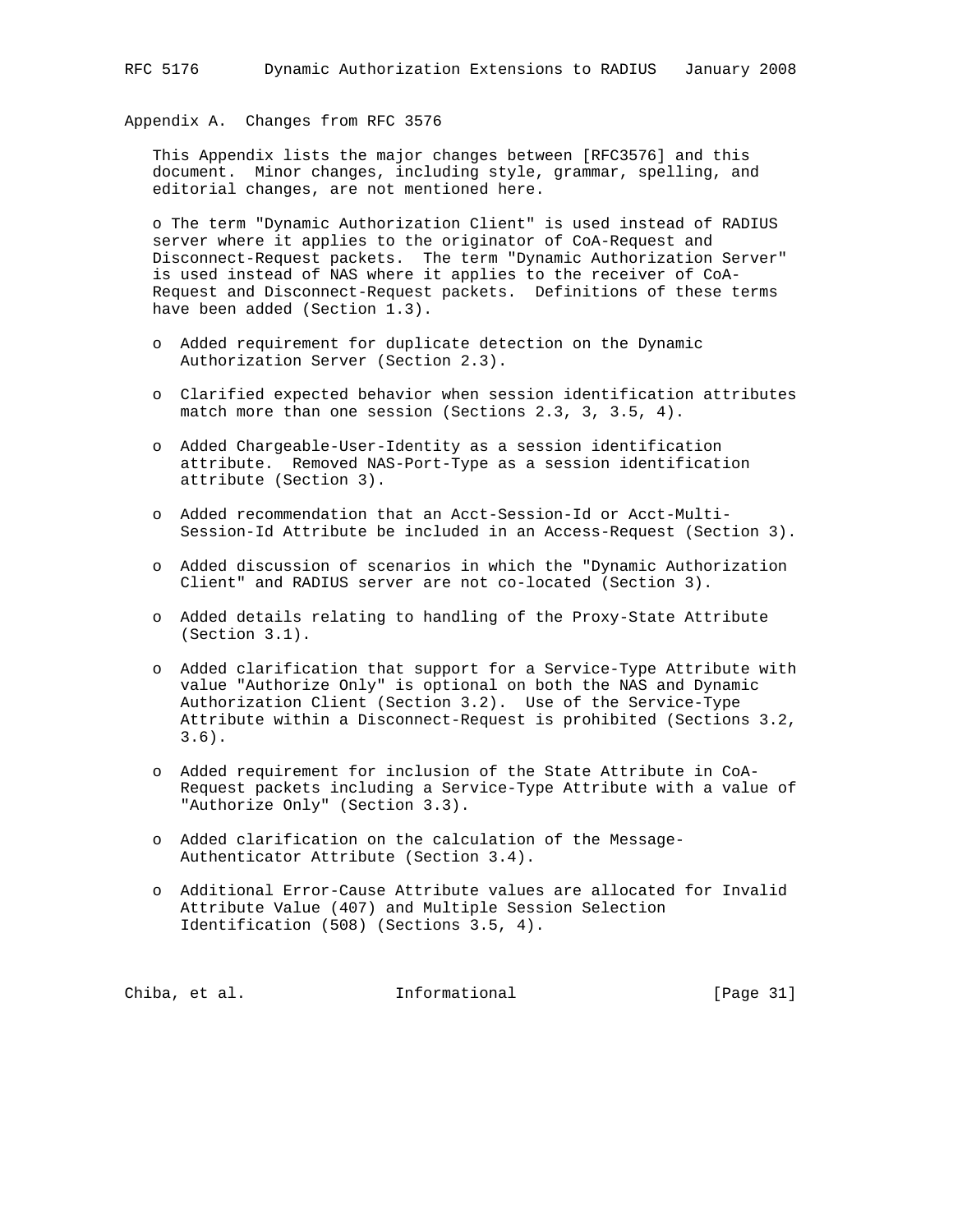- o Updated the CoA-Request Attribute Table to include Filter-Rule, Delegated-IPv6-Prefix, Egress-VLANID, Ingress-Filters, Egress- VLAN-Name, and User-Priority attributes (Section 3.6).
- o Added the Chargeable-User-Identity Attribute to both the CoA- Request and Disconnect-Request Attribute table (Section 3.6).
- o Use of Vendor-Specific Attributes (VSAs) for session identification and authorization change has been clarified (Section 3.6).
- o Added Note 6 on the use of the CoA-Request for renumbering, and Note 7 on the use of Vendor-Specific attributes (Section 3.6).
- o Added Diameter Considerations (Section 4).
- o Event-Timestamp Attribute should not be recalculated on retransmission. The implications for replay and duplicate detection are discussed (Section 6.3).
- o Operation of the Reverse Path Forwarding (RPF) check has been clarified. Use of the RPF check is optional rather than recommended by default (Section 6.1).
- o Text on impersonation (included in [RFC3579], Section 4.3.7) and IPsec operation (included in [RFC3579], Section 4.2) has been removed, and is now referenced.

Chiba, et al. 1nformational [Page 32]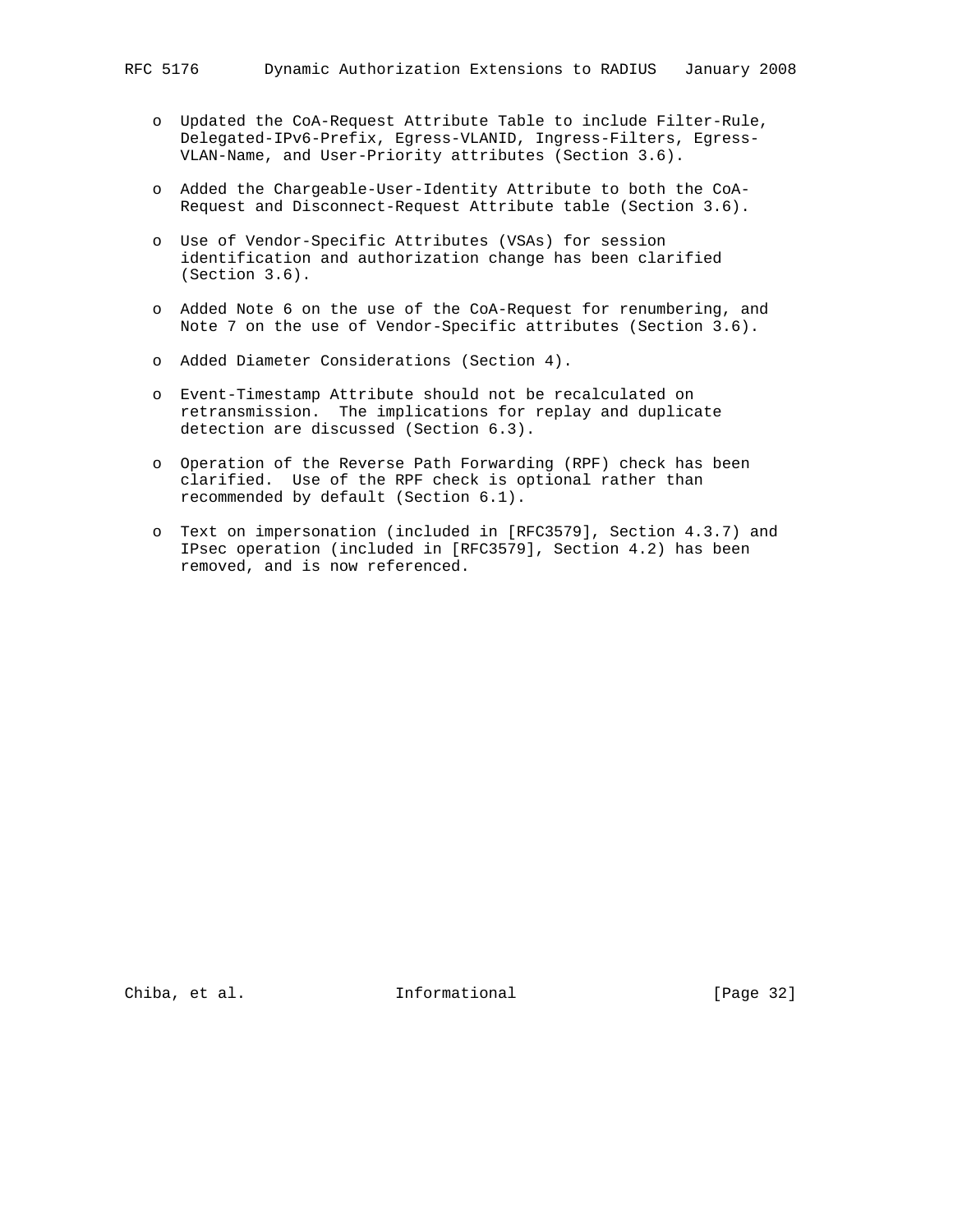Authors' Addresses

 Murtaza Chiba Cisco Systems, Inc. 170 West Tasman Dr. San Jose CA, 95134

 EMail: mchiba@cisco.com Phone: +1 408 525 7198

 Gopal Dommety Cisco Systems, Inc. 170 West Tasman Dr. San Jose, CA 95134

 EMail: gdommety@cisco.com Phone: +1 408 525 1404

 Mark Eklund Cisco Systems, Inc. 170 West Tasman Dr. San Jose, CA 95134

 EMail: meklund@cisco.com Phone: +1 865 671 6255

 David Mitton RSA, Security Division of EMC 174 Middlesex Turnpike Bedford, MA 01730

EMail: david@mitton.com

 Bernard Aboba Microsoft Corporation One Microsoft Way Redmond, WA 98052

 EMail: bernarda@microsoft.com Phone: +1 425 706 6605 Fax: +1 425 936 7329

Chiba, et al. 1nformational [Page 33]